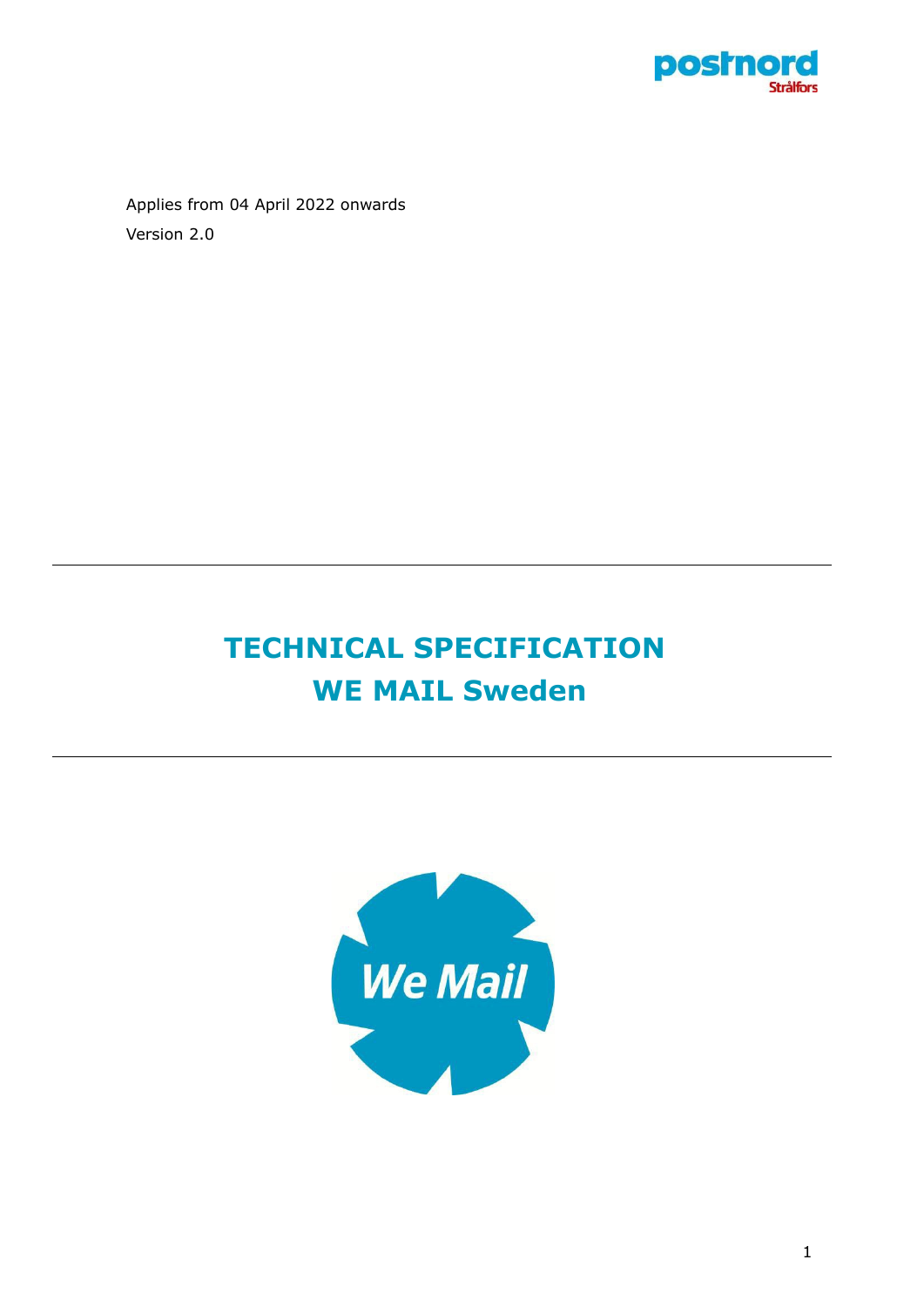

# <span id="page-1-0"></span>**Document's version history**

| <b>Date</b> | <b>Version</b> | <b>Amendment</b>                              |
|-------------|----------------|-----------------------------------------------|
| 05/01/2016  | 1.0            | Document created                              |
| 10/17/2017  | 1.2            | Correction of various<br>errors               |
| 04/03/2018  | 1.3            | Correction of various<br>errors               |
| 06/05/2019  | 1.4            | New image and<br>corrected text on<br>page 35 |
| 16/12/2019  | 1.5            | Correction of various<br>errors               |
| 05/03/2020  | 1.6            | Add on for perforation<br>and Track&Trace     |
| 18/02/2021  | 1.7            | Correction of<br><b>Distribution Methods</b>  |
| 15/04/2021  | 1.8            | Correction of return<br>address               |
| 18/11/2021  | 1.9            | Updates regarding<br>envelope layout          |
| 05/04/2022  | 2.0            | Change reg. envelope                          |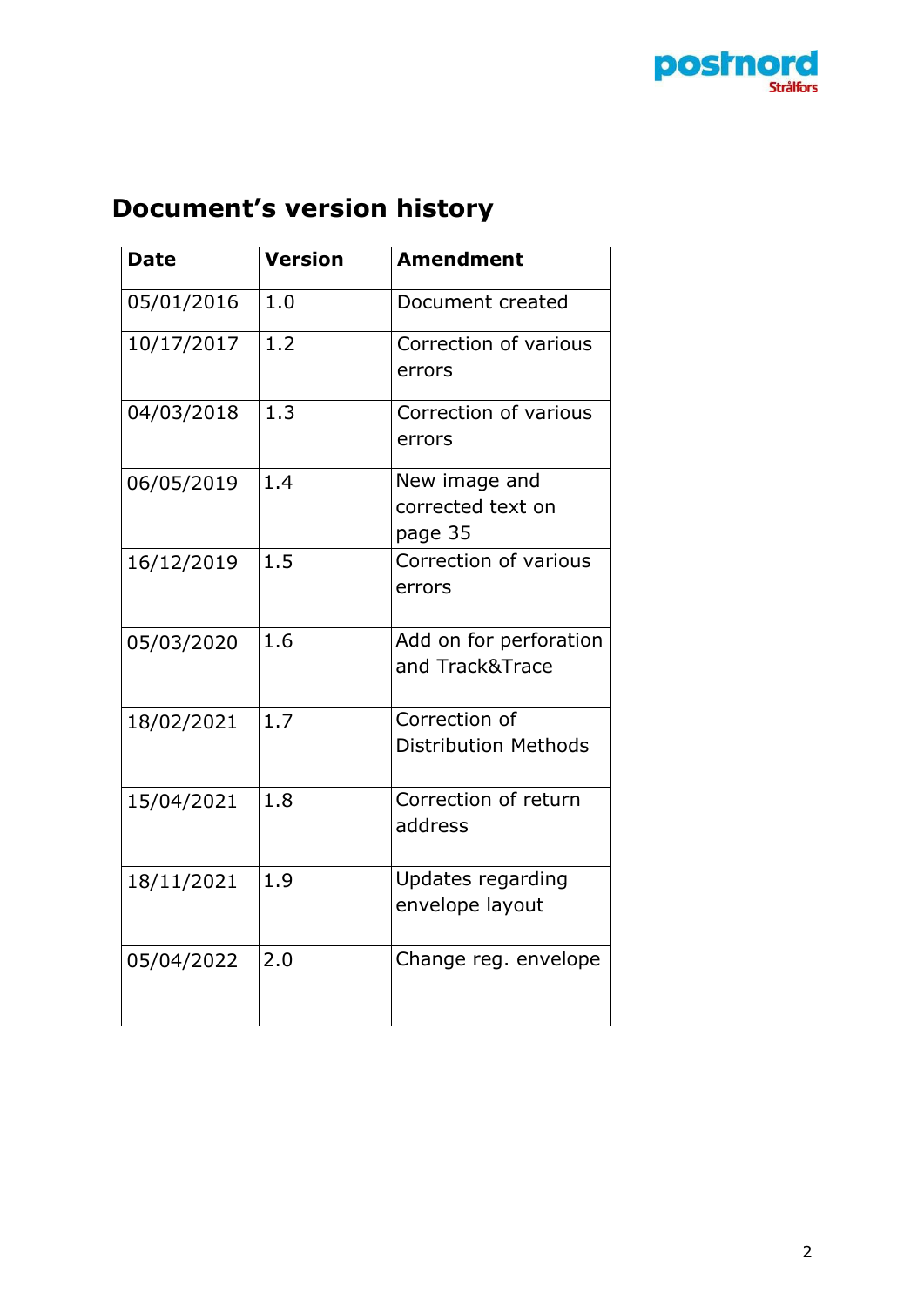

# **Contents**

# Table of Contents

| 1. |                                                             |    |
|----|-------------------------------------------------------------|----|
| 2. |                                                             |    |
| 3. |                                                             |    |
| 4. |                                                             |    |
| 5. | 5.1.                                                        |    |
| 6. |                                                             |    |
| 7. |                                                             |    |
| 8. | 8.1.                                                        |    |
|    | Testing the file format and presentation template 7<br>8.2. |    |
| 9. |                                                             |    |
|    | 10.                                                         |    |
|    | 11.                                                         |    |
|    | 12.                                                         |    |
|    | 13.                                                         |    |
|    | Layout with instructions for positioning of data 12<br>14.  |    |
|    | 15.<br>15.1.                                                |    |
|    | 15.2.                                                       |    |
|    | 15.3.                                                       |    |
|    | 15.4.                                                       |    |
|    | 15.5.<br>Fonts                                              | 13 |
|    | 15.6.<br>15.7.                                              |    |
|    | 16.                                                         |    |
|    | 17.                                                         |    |
|    | 17.1.                                                       |    |
|    | 17.2.                                                       |    |
|    | 17.3.                                                       |    |
|    | 17.4.                                                       |    |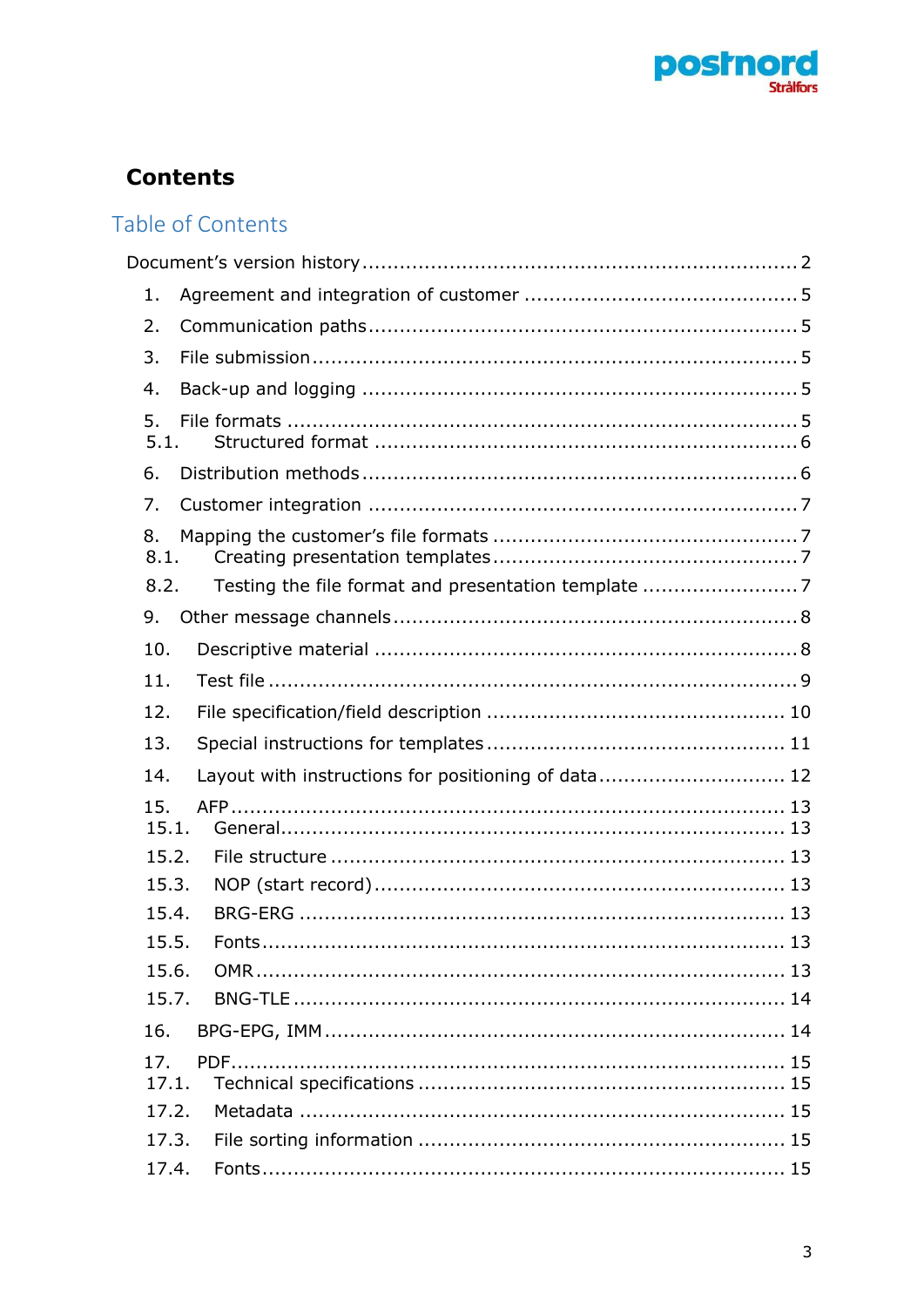

| 17.5.        |  |
|--------------|--|
| 17.6.        |  |
| 17.7.        |  |
| 17.8.        |  |
| 18.          |  |
| 19.          |  |
| 20.          |  |
| 21.          |  |
| 22.<br>22.1. |  |
| 22.2.        |  |
| 23.          |  |
| 24.          |  |
| 25.          |  |
| 26.          |  |
|              |  |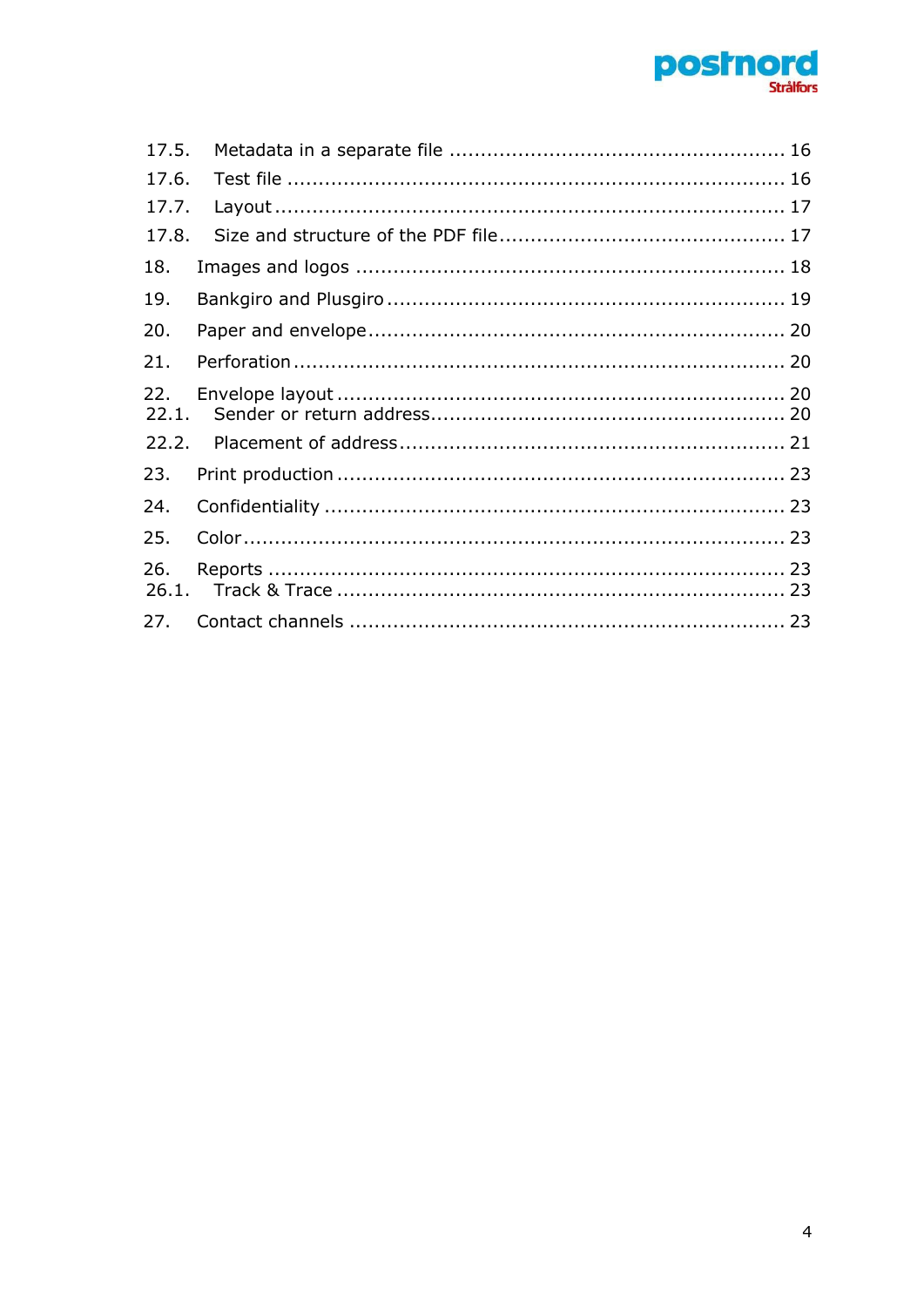

### <span id="page-4-0"></span>**1. Agreement and integration of customer**

1. Agree on service and options in Customer Service Agreement, Price Annex and Customer Assignment

- 2. Integrate customer
	- a. Set up communication
	- b. Map the customer's file formats
	- c. Set up templates and rules for documents
	- d. Set up selected distribution options
- 3. Test the flow
- 4. Customer confirms Customer Assignment

### <span id="page-4-1"></span>**2. Communication paths**

Strålfors offers a uniform electronic interface for sharing data between different parties and systems. The production system is monitored 24 hours a day, all year long. The customer can choose from the following protocols and network standards, among others:

- FTP (via the internet)
- SFTP
- API
- VPN

### <span id="page-4-2"></span>**3. File submission**

The normal submission time for a data file is before 09:00, the same working day as submission to distribution. If a file is received later than agreed, this may mean that the file will be processed the following day. The transfer must be completed before the agreed time, i.e. if the transfer begins at 08:59 and is completed at 09:12 there is a risk that the file will be processed the following day.

### <span id="page-4-3"></span>**4. Back-up and logging**

Files that arrive at Strålfors are backed up on receipt and saved on disk for 30 days. Receipt and message processing performed by Strålfors for the messages that pass through the service are logged continuously. Logs are saved in the system for one month, after which they are accessible via back-up for 6 months.

### <span id="page-4-4"></span>**5. File formats**

The We Mail service uses a structured file format. There must always be a defined file specification that describes the file's appearance and information content.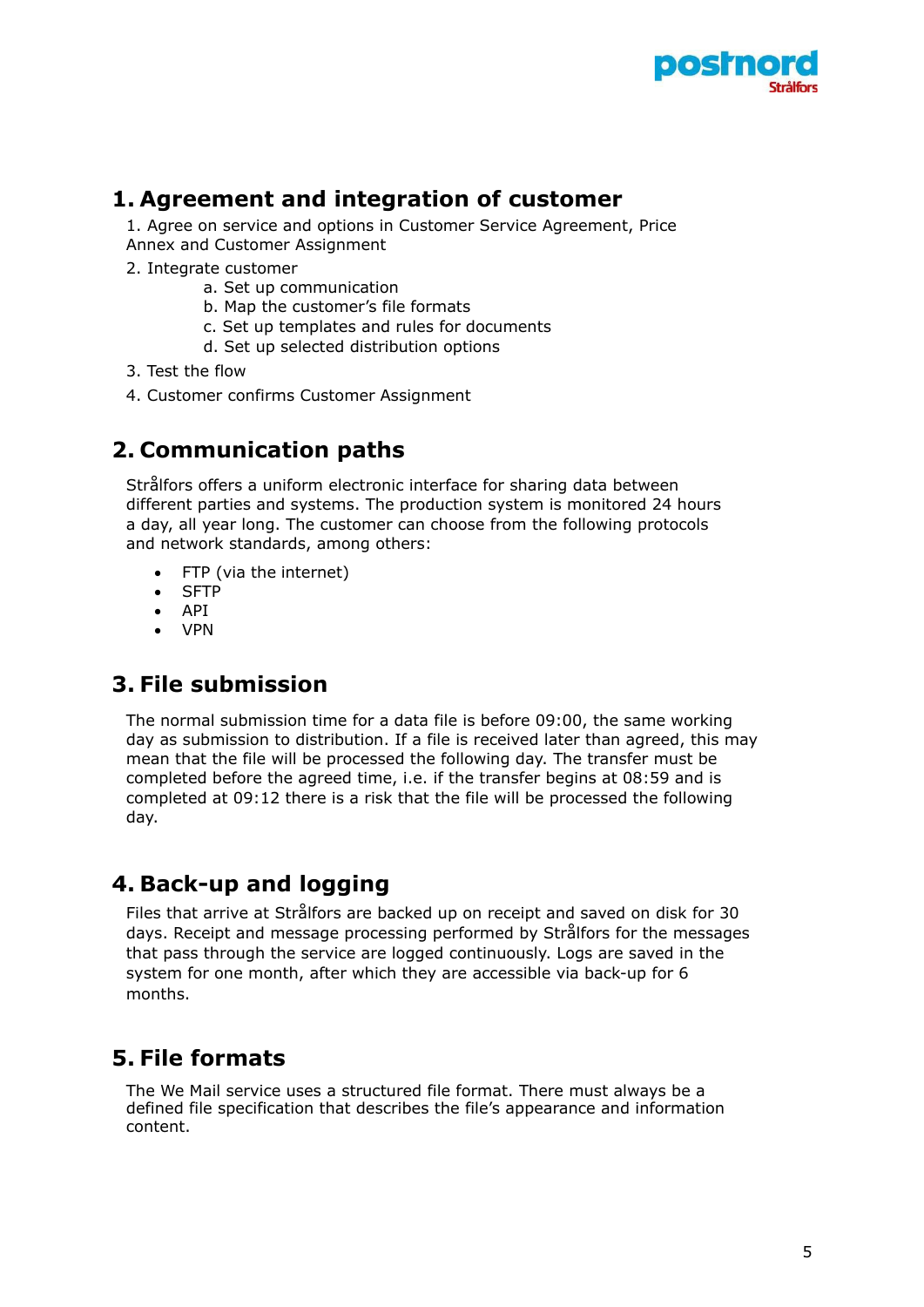

### <span id="page-5-0"></span>*5.1. Structured format*

The input files must come in a structured format such as XML or CSV. Formats such as PDF or AFP can be used as an input format for the We Mail service. These must, however, be supplemented by some metadata so that PostNord Strålfors can process the printouts correctly. It is also not possible to use anything other than structured files as an input format for the We Mail service if you are intending to use other services in our Omnichannel offering such as e-Invoice or Digital Mailboxes.

#### *(i) AFP*

All AFP documents require TLE records, the mandatory content of which depends on the service selected.

The section entitled AFP describes how an AFP should be structured and the limitations on the layout to be compatible with PostNord Strålfors' production system. More information about the file format is available in the relevant chapter.

#### *(ii) PDF*

All AFP documents require metainformation, the mandatory content of which depends on the service selected. The section entitled PDF describes how a PDF should be structured and the limitations on the layout to be compatible with Strålfors' production system. More information about the file format is available in the relevant chapter.

#### *(iii) Limitations*

| <b>Specification</b>                            | <b>Maximum number</b>                                                                                                                                                                                                                  |
|-------------------------------------------------|----------------------------------------------------------------------------------------------------------------------------------------------------------------------------------------------------------------------------------------|
| Maximum file size                               | The maximum manageable file size depends on the input file<br>format. Examples of limitations: XML=1 Gbyte, CSV=1 Gbyte<br>Larger file sizes will require investigation, which means that<br>agreement must be reached with Strålfors. |
| Maximum number<br>of printed pages<br>in a file | 50,000 printed pages. A larger quantity will require investigation,<br>which means that agreement is required.                                                                                                                         |

### <span id="page-5-1"></span>**6. Distribution methods**

The following distribution methods can be selected for the service.

- We Mail Priority
- We Mail Economy
- We Mail Utrikes Priority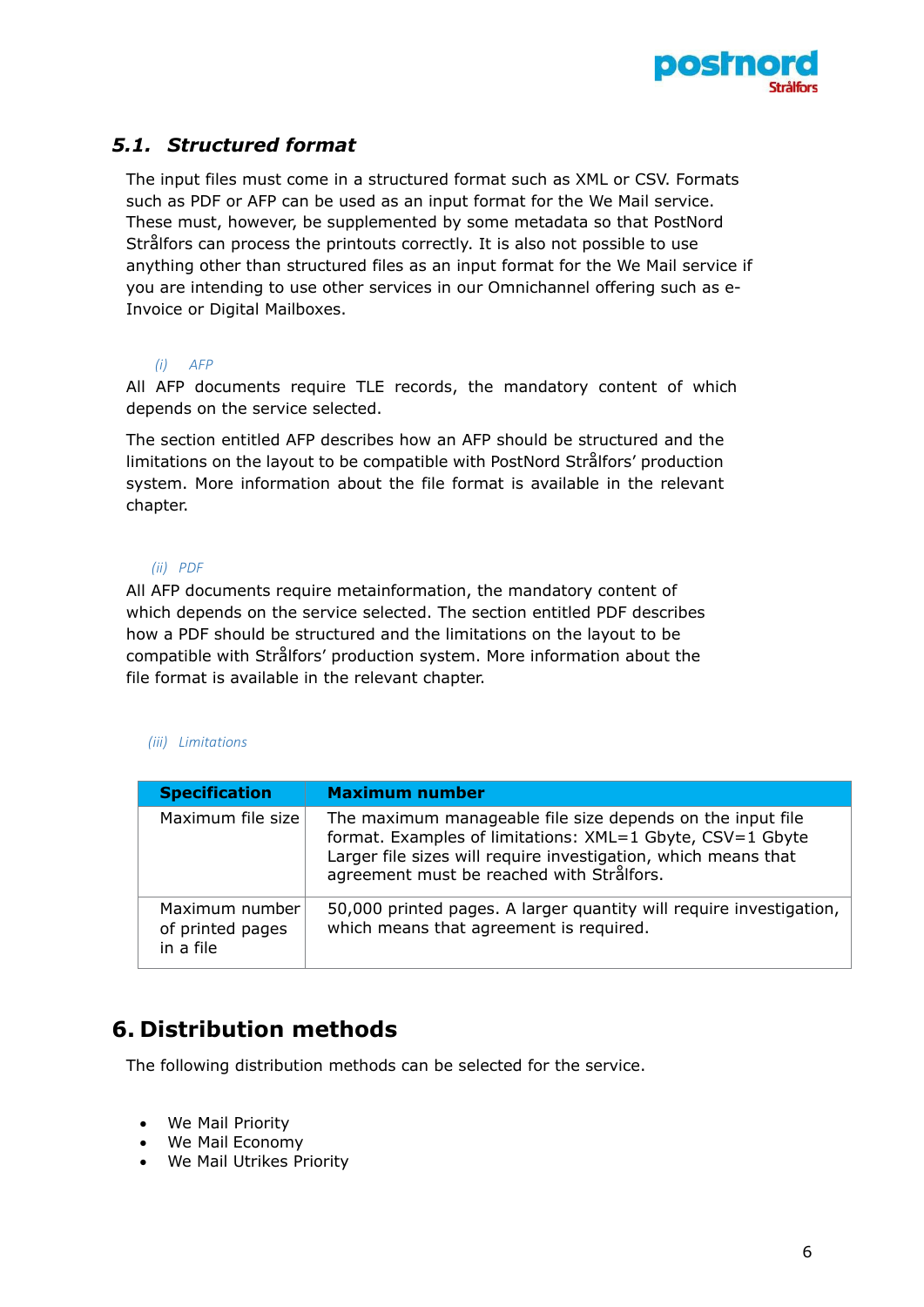

### <span id="page-6-0"></span>**7. Customer integration**

The customer will be allocated a resource who integrates the We Mail service as agreed in the customer assignment.

To make dialog easier for both the customer and Strålfors it is necessary for the customer to have a designated contact person who can be contacted regarding questions and tests.

Integration includes:

- Setting up communication (FTP)
- Mapping out the customer's file formats
- Setting up templates and rules for documents
- Setting up selected distribution options
- Testing the flow
- Putting the approved assignment into production

### <span id="page-6-1"></span>**8. Mapping the customer's file formats**

The customer must provide a specification of the file format to be used for submission to PostNord Strålfors and provide the information required to enable Strålfors to process the content of the file and deliver the messages to the correct recipients under the customer agreement.

Mapping is done to insert the information (data) in a presentation template. The customer is responsible for ensuring that the data file contains the required information for the service selected. The customer is responsible for ensuring that such information complies with current legislation, e.g. the General Data Protection Regulation (GDPR).

#### <span id="page-6-2"></span>*8.1. Creating presentation templates*

The information mapped must then be inserted into a presentation template. The customer must provide physical or electronic sample layouts of the presentation templates. The presentation template describes a set of rules for content and design that governs what a message looks like when it reaches the recipient.

#### <span id="page-6-3"></span>*8.2. Testing the file format and presentation template*

The customer provides a test file representing the presentation templates that will be used in the mailing. When the customer's file has been mapped and the presentation template has been created, this is agreed with the customer and a PDF is sent to the customer for approval.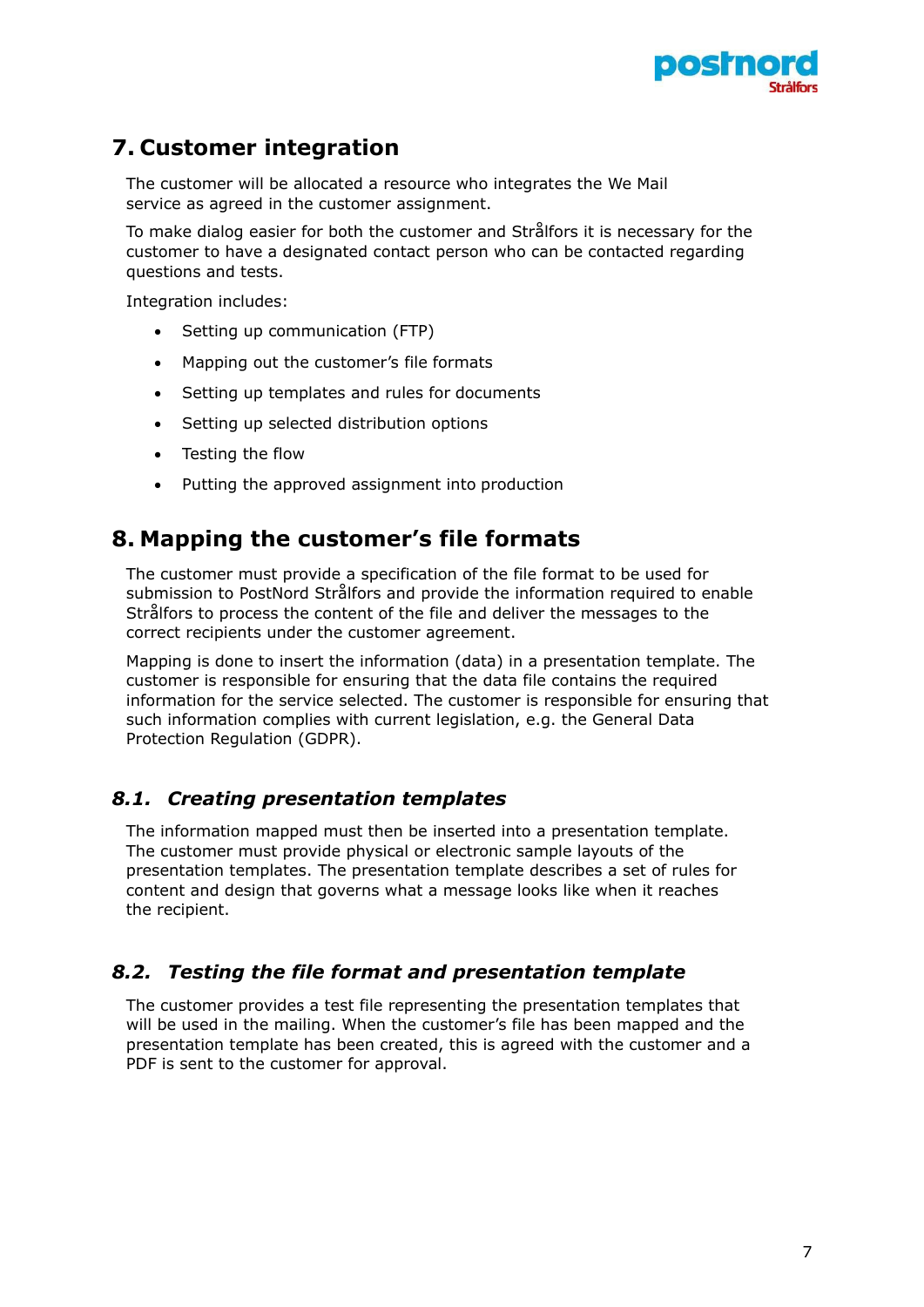

### <span id="page-7-0"></span>**9. Other message channels**

The following data must be available in the file so that messages can be distributed on other channels.

| <b>Minimum data for multichannel</b>                    |              |                          |                           |                |                |                |   |
|---------------------------------------------------------|--------------|--------------------------|---------------------------|----------------|----------------|----------------|---|
|                                                         |              |                          |                           | <b>Kivra</b>   | <b>Digital</b> |                |   |
| <b>Channel/Data</b>                                     |              | <b>Print eBoks Kivra</b> |                           | <b>Invoice</b> | boxes          | elnvoice eMail |   |
| Personal ID/corporate ID no.<br>including century digit |              |                          | $\boldsymbol{\mathsf{x}}$ | X              | X              |                |   |
| Personal ID/customer/corporate ID                       |              |                          |                           |                |                |                |   |
| no.                                                     |              | X                        |                           |                |                | X              |   |
| Due date                                                |              |                          |                           | X              |                | X              |   |
| <b>Bankgiro or plusgiro</b>                             |              |                          |                           | X              |                | X              |   |
| <b>Amount due</b>                                       |              |                          |                           | X              |                | X              |   |
| PG/BG account number                                    |              |                          |                           | X              |                | X              |   |
| <b>OCR</b> reference                                    |              |                          |                           | X              |                | X              |   |
| Debit/credit or reminder                                |              |                          |                           | X              |                | X              |   |
| Direct debit flag                                       |              |                          |                           | X              |                | X              |   |
| <b>Invoice number</b>                                   |              |                          |                           |                |                | X              |   |
| <b>Invoice date</b>                                     |              |                          |                           |                |                | X              |   |
| <b>Customer number</b>                                  |              |                          |                           |                |                | $\mathsf{x}$   |   |
| <b>Name</b>                                             | X            |                          |                           |                |                | X              | X |
| <b>Street address</b>                                   | X            |                          |                           |                |                | X              |   |
| <b>Country code</b>                                     | X            |                          |                           |                |                | X              |   |
| Postcode                                                | $\mathsf{x}$ |                          |                           |                |                | X              |   |
| <b>Town</b>                                             | X            |                          |                           |                |                | X              |   |
| <b>Email address</b>                                    |              |                          |                           |                |                |                | X |

### <span id="page-7-1"></span>**10. Descriptive material**

The following pages provide an example of what an order looks like and, in this case, are based on XML. However, a comma-separated file or some other structured format could just as easily have been used.

What is important is for the order to have the following content:

- Test file
- File specification/field description
- Special instructions
- Layout with instructions for positioning of data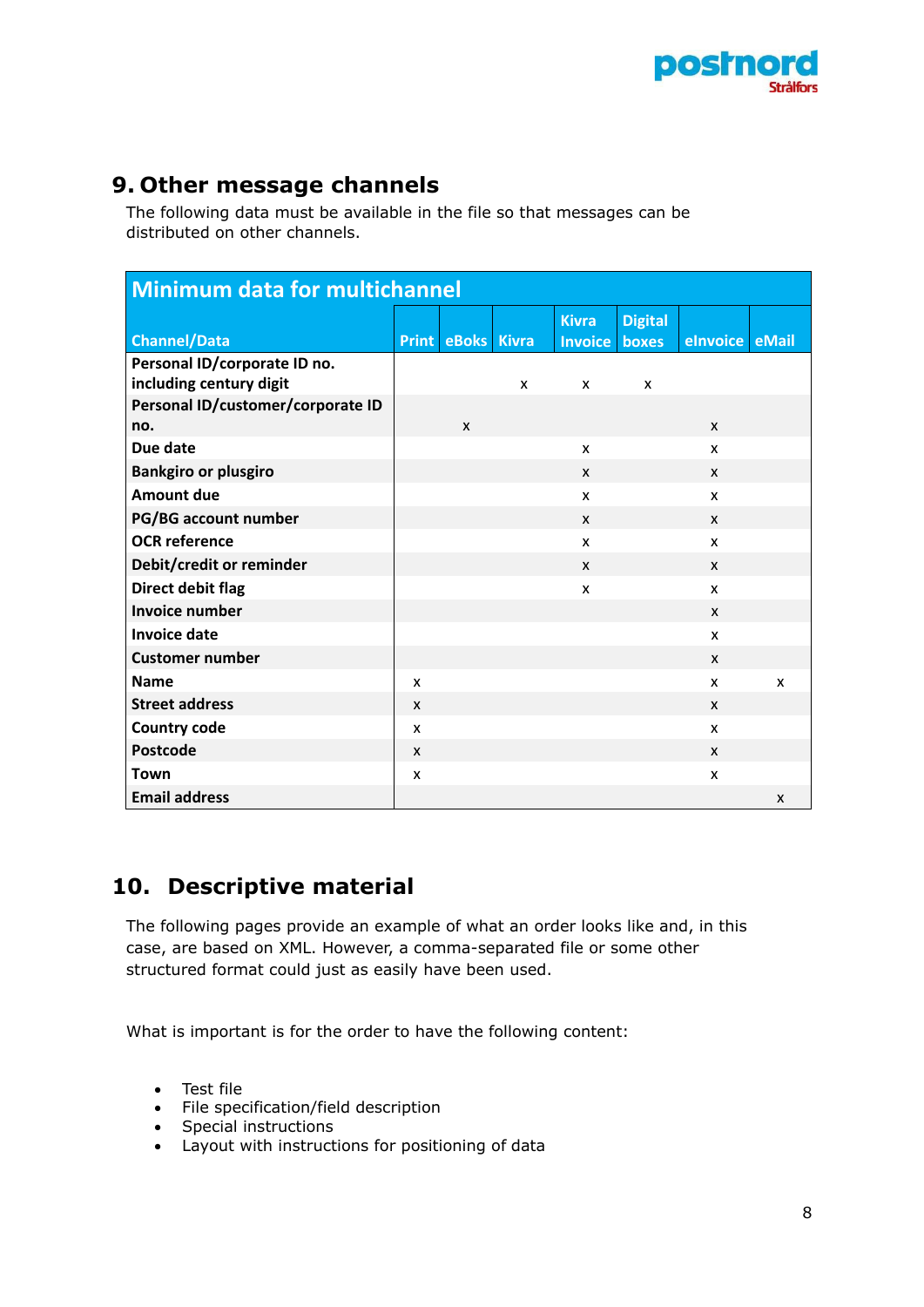

**Make sure** that the field names match in all specifications so that a correct derivation of data can be made without any problems.

### <span id="page-8-0"></span>**11. Test file**

The test file below is an example of an extract from an XML file. Each file commences with an

<?xml version= "1.0" encoding  $=$ "ISO-8859-  $1"?$ 

#### **Example**

```
<?xml version="1.0" encoding="iso-8859-1" ?>
- <letter>
<docname>INVOICE</docname>
<invno>123456</invno>
<duedate>2007-06-10</duedate>
<custno>345678</custno>
<yourref>Johan Johansson</yourref>
<sndname>COMPANY</sndname>
<sndadd>Hemvägen 2</sndadd>
<sndpc>441 58</sndpc>
<sndtwn>ALINGSÅS</sndtwn>
<invrecname>Recipient</invrecname>
<invadd>Byvägen 2</invadd>
<invpc>441 57</invpc>
<invtwn>ALINGSÅS</invtwn>
<ourref>Anna Andersson</ourref>
<tel>0322-669500</tel>
>customer@company.se</email>
<articlelines>
<article>
<articleno>666666</articleno>
<quantity>777777</quantity>
<unitprc>100.56</unitprc> 
<linesum>10000.66</linesum>
```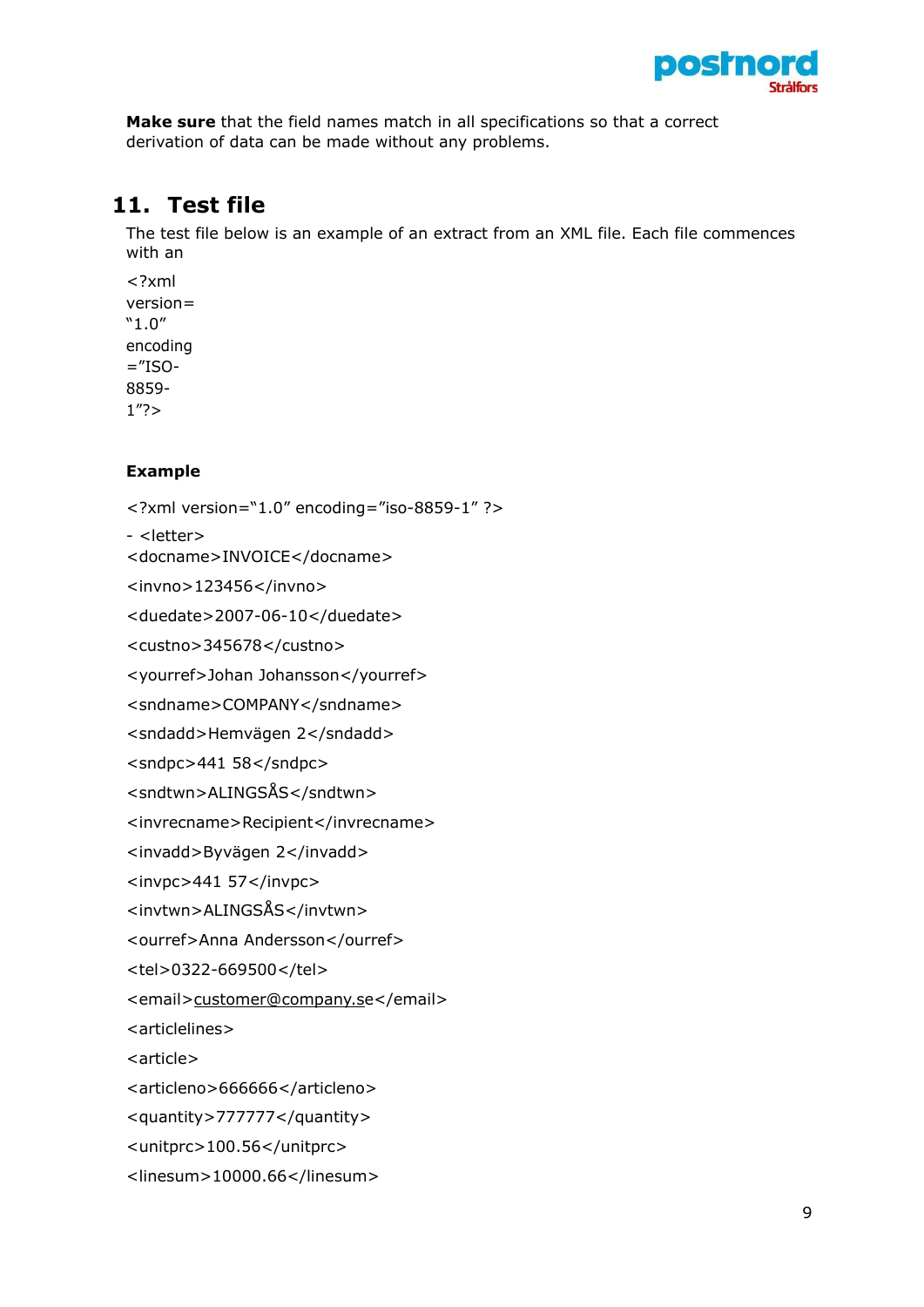

</article>

</articlelines>

<total>10000.77</total>

<rndng>0.77</rndng>

<yrcrdt>2007-10-11</yrcrdt>

<message>Thank you for your order and welcome back</message>

</letter>

# <span id="page-9-0"></span>**12. File specification/field description**

A file specification is required to show what each field means in the test file. It should also describe fonts, any formatting and show examples of data.

| <b>Field name</b>                                   | <b>Description</b>           | Font                  | Formatting     | Sample data     |
|-----------------------------------------------------|------------------------------|-----------------------|----------------|-----------------|
| <letter></letter>                                   | Starts a new letter          |                       |                |                 |
| <docname></docname>                                 | Heading for the              | Arial N 18            |                | <b>INVOICE</b>  |
| $\overline{\text{v}}$                               | Invoice number               | Arial N 10            | <b>NNNNNN</b>  | 123456          |
| <duedate></duedate>                                 | Due date of invoice          | Arial N 10            | YY-MM-DD       | 2009-04-30      |
| $\overline{\text{ <}$ custno>                       | <b>Customer number</b>       | Arial N 10            | <b>NNNNNN</b>  | 345678          |
| $<$ yourref>                                        | Your reference               | Arial N 10            |                | Johan           |
| $\overline{\leq}$ sndname $\geq$                    | Name of sender               | Arial B 12            |                | <b>COMPANY</b>  |
| $\overline{\leq}$ sndadd $\overline{\leq}$          | Sender's address             | Arial B 12            |                | Hemvägen 2      |
| $\overline{\leq}$ sndpc $\geq$                      | Sender's postcode            | Arial B <sub>12</sub> | <b>NNN NN</b>  | 441 58          |
| $\overline{\mathsf{andtwn}}$                        | Sender's postal              | Arial B <sub>12</sub> |                | <b>ALINGSAS</b> |
| $\overline{\leq}$ invrecname>                       | Name of invoice<br>recipient | Arial N 10            |                | Recipient       |
| $\overline{\text{<}$ invadd $\text{>}$              | Invoice address              | Arial N 10            |                | Byvägen 2       |
| $\overline{\text{v}}$                               | Invoice postcode             | Arial N 10            | <b>NNN NN</b>  | 441 57          |
| $\overline{\text{}}$                                | Invoice postal town          | Arial N 10            |                | <b>ALINGSAS</b> |
| $\overline{\leq}$ ourref>                           | Our reference                | Arial N 10            |                | Anna            |
| $te$                                                | Our phone number             | Arial N 10            |                | 0322-669500     |
| $\overline{\text{c}}$ fax>                          | Our fax number               | Arial N 10            |                | 0322-669500     |
| $\le$ email $>$                                     | Our email address            | Arial N 10            |                | customer@co     |
| <articlelines></articlelines>                       | <b>Includes article</b>      |                       |                |                 |
| $\overline{\left.\right.}<$ article $\left.\right>$ | Begins a new                 |                       |                |                 |
| <articleno></articleno>                             | Article number               | Arial N 8             | <b>NNNNNN</b>  | 666666          |
| <sequence></sequence>                               | Sequence                     | Arial N 8             | N <sub>N</sub> | $\overline{10}$ |
| $\overline{\phantom{a}}$ <quantity></quantity>      | Quantity                     | Arial N 8             | <b>NNNNNN</b>  | 777777          |
| <unitprc></unitprc>                                 | Unit price                   | Arial N 8             | NNN.NN         | 100.55          |
| $\overline{\text{<}}$ linesum>                      | Line sum                     | Arial N 8             | NNNN.NN        | 1000.66         |
| $total$                                             | <b>Invoice total</b>         | Arial B <sub>12</sub> | NNNN.NN        | 1000.77         |
| $\overline{\mathsf{crndng}}$                        | Rounding                     | Arial B 12            | N.NN           | 0.77            |
| <yourcrdt></yourcrdt>                               | Your credit                  | Arial B 12            | YYYY-MM-DD     | 2009-04-30      |
| $message$                                           | Message                      | Arial B 10            |                |                 |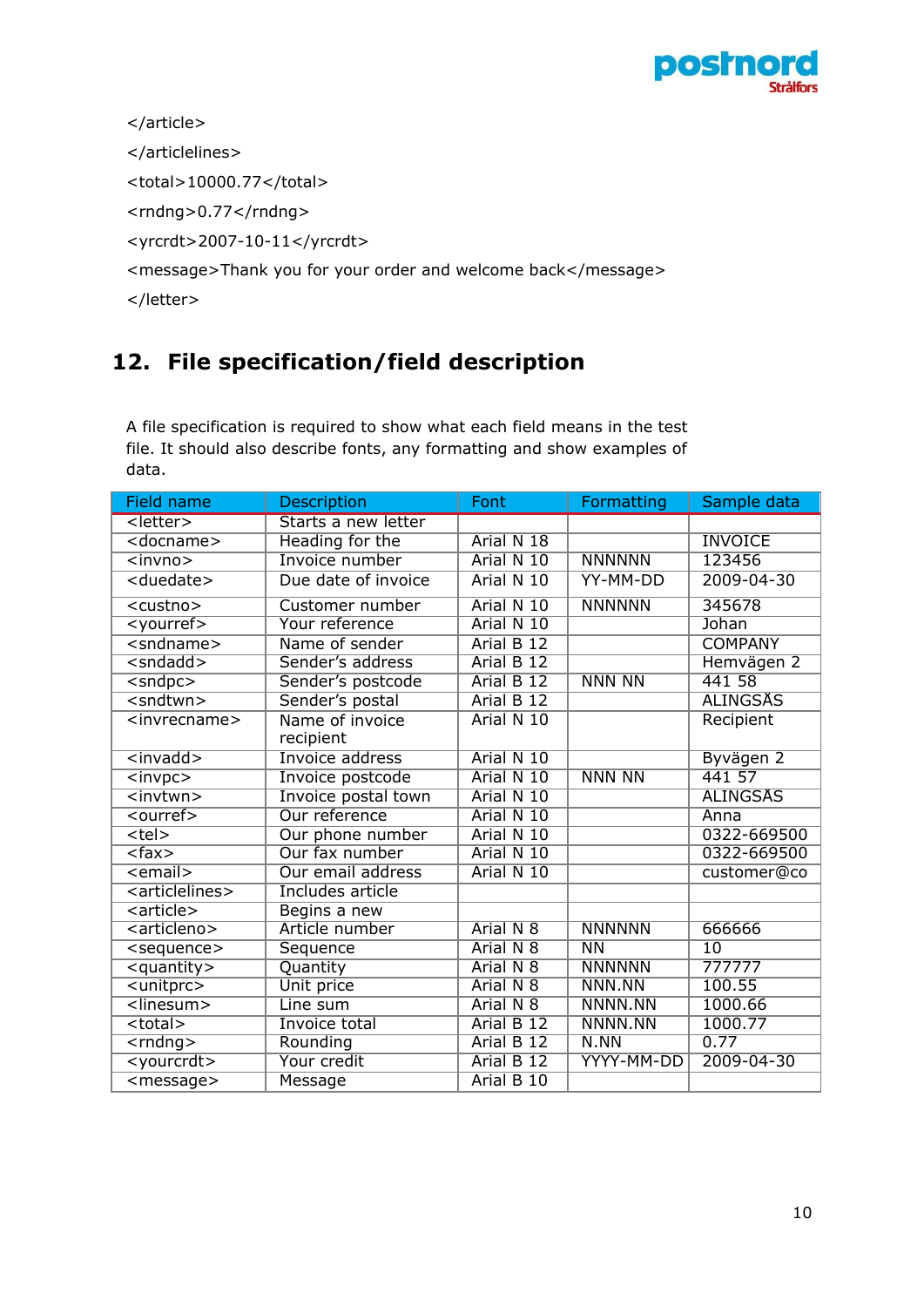

## <span id="page-10-0"></span>**13. Special instructions for templates**

An example of a requirements specification in which the customer describes rules and logic to apply to the integration.

- If the number of article lines exceeds the space available on a page, the remaining pages only need to contain: article lines (<LINESUM>, <UNITPRC>, <SEQUENCE>, <QUANTITY> and <ARTICLENO>) and their headings, <INVNO> and the page footer
- The fields <LINESUM>, <UNITPRC>, <SEQUENCE>, <QUANTITY> and <TOTAL> must be right aligned.
- If <YOURCRDT> is empty, the text above ("Your credit:") must not be printed
- If "directdebit" is shown in a field in the file, a paying-in slip must not be included with the invoice.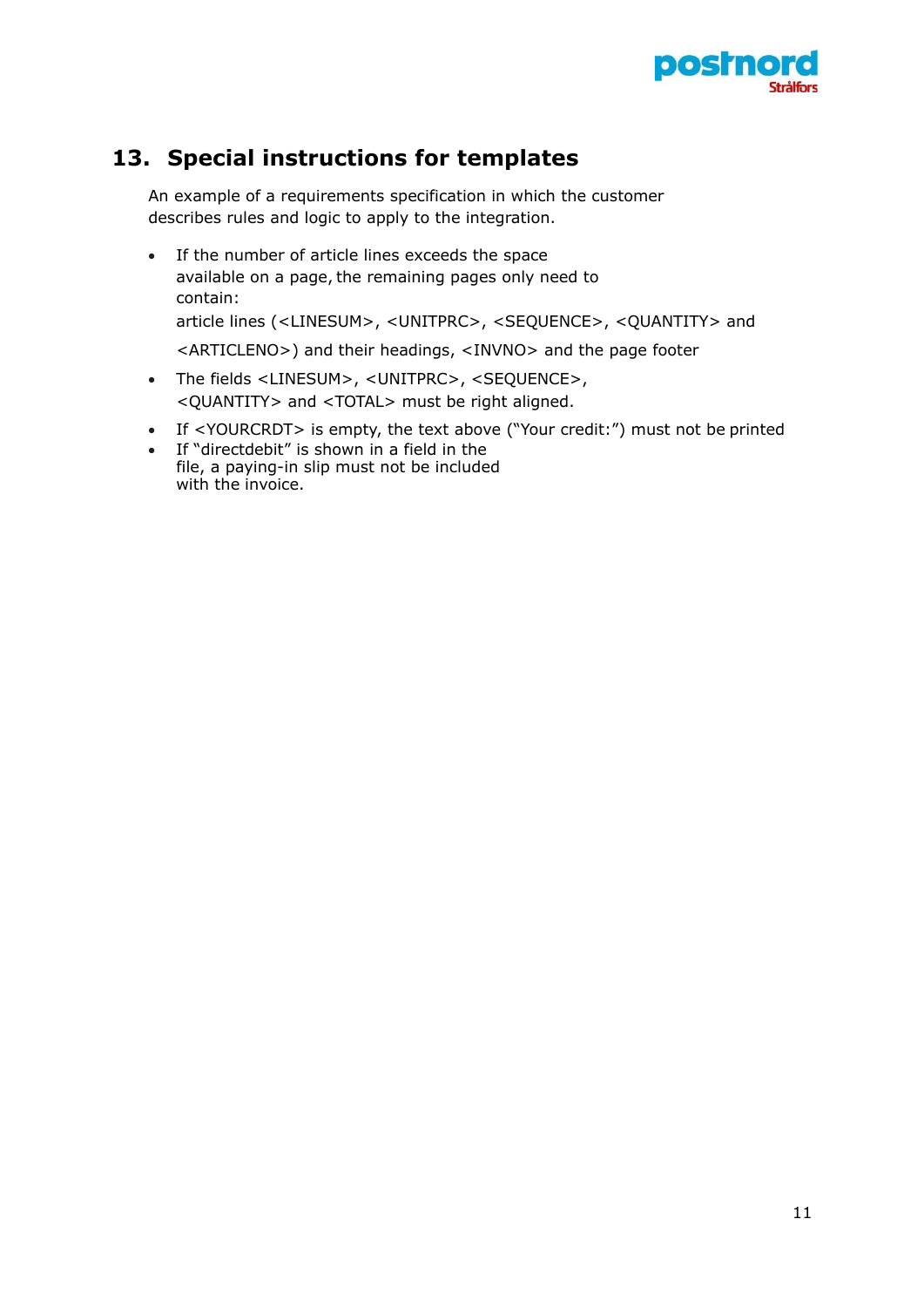

## <span id="page-11-0"></span>**14. Layout with instructions for positioning of data**

It may sometimes be difficult to include an example of the layout but it should be attached if possible, as it shows what the result is expected to look like. This example can then be used to check against the test printouts produced by Strålfors.

|                                             |                       |                          | <doknamn></doknamn>                                        |                                                                     |                                                                 |
|---------------------------------------------|-----------------------|--------------------------|------------------------------------------------------------|---------------------------------------------------------------------|-----------------------------------------------------------------|
|                                             |                       |                          | Fakturanummer<br>dama<br>Kundnummer<br><b>OLI NONR&gt;</b> | Fakturadatum<br><b>GAKTOAT&gt;</b><br>Betsiningsvillkor<br>10 dagar | Förfallodatum<br><br>definity<br>Er referenc<br><erref></erref> |
| <av\$namn><br/><avsadr></avsadr></av\$namn> |                       |                          | Fakturaadrecc<br><b>GAKTADRIALING</b>                      |                                                                     |                                                                 |
| <avspnr></avspnr>                           | <av\$port></av\$port> |                          | <b>GARTADR&gt;</b><br><b>GAKTRIPO</b>                      |                                                                     |                                                                 |
|                                             |                       | Telefon: <tel></tel>     |                                                            |                                                                     |                                                                 |
| Vid fakturafrågor kontakta:<br>             |                       | Fax: 420<br>e-Post EUAID |                                                            |                                                                     |                                                                 |
| Artikel / Beckrivning                       |                       | Omgång                   | Antal                                                      | a pric                                                              | <b>Burnma</b>                                                   |
|                                             |                       |                          |                                                            |                                                                     |                                                                 |
|                                             |                       | vollsälvs»               | NAVTAL *                                                   | NAMES                                                               | 4830528859                                                      |
| NATIONAL                                    |                       |                          |                                                            |                                                                     |                                                                 |
|                                             |                       |                          | <b>Totalt:</b><br><br>drag>                                | <b>ORESUTU-</b>                                                     | Orecutiamning: Er tiligodo:<br><rtillgodo></rtillgodo>          |
| <booslande></booslande>                     |                       |                          |                                                            |                                                                     |                                                                 |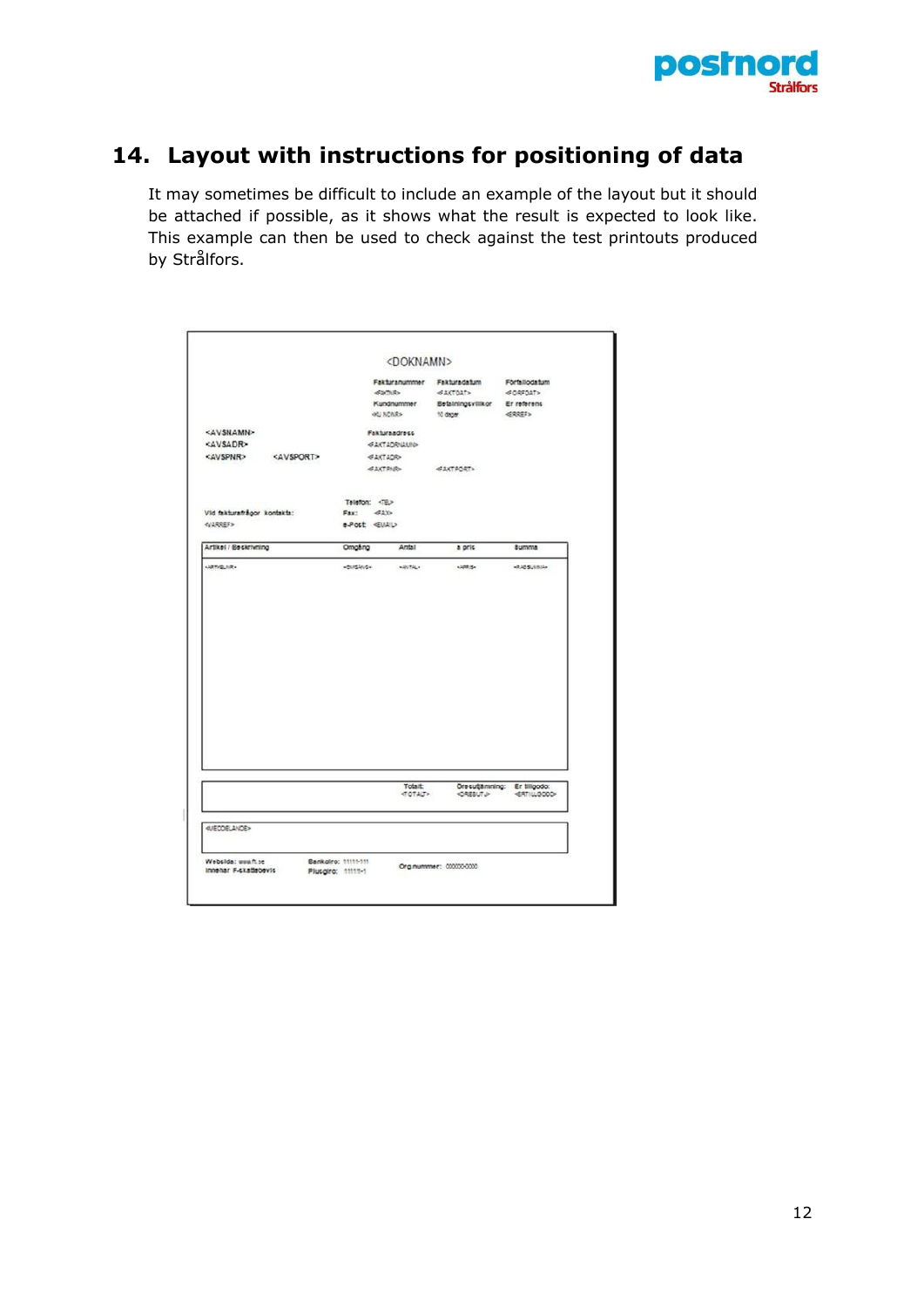

### <span id="page-12-0"></span>**15. AFP**

#### <span id="page-12-1"></span>*15.1. General*

For a customer to be able to use AFP files for the We Mail service, the customer's data must be structured according to certain guidelines.

#### <span id="page-12-2"></span>*15.2.File structure*

The file can be regarded as being made up of different components. The content of the various components is described below. See below for a schematic description of the file structure.

#### <span id="page-12-3"></span>*15.3. NOP (start record)*

The input data must start with an NOP record with the following structure so that the system can identify the input data and make sure it is correct.

| <b>Field name</b>     |    | <b>Length Meaning, value</b>                                                                                                                                                                                     |
|-----------------------|----|------------------------------------------------------------------------------------------------------------------------------------------------------------------------------------------------------------------|
| 020                   | 3  | Must always contain the value "020". Defines the start of a logical<br>file.                                                                                                                                     |
| Production<br>type    | 5. | The literal EPS if the assignment is to be run in the live (production)<br>environment. EPS-T if the assignment is to be run in the test<br>environment. Left-aligned and padded with zeros.                     |
| Assignment ID         | 8  | Assignment name, left-aligned and padded with zeros. The<br>assignment name indicates which unique procedures are to be<br>used for this particular file. The assignment ID is obtained from<br><b>Strålfors</b> |
| Customer<br>reference | 50 | Any text string.                                                                                                                                                                                                 |
| Delivery date         | 8  | There is an option to add the date when letters are to be passed on<br>to Distribution. This value then takes precedence over the date<br>calculated by the system. The date must be in the format<br>yyyymmdd.  |

#### <span id="page-12-4"></span>*15.4.BRG-ERG*

AFP resources must be contained in BRG-ERG records. The AFP resources appear first in the input data, after NOP.

#### <span id="page-12-5"></span>*15.5.Fonts*

All fonts must be "Raster fonts", i.e. not outline fonts.

#### <span id="page-12-6"></span>*15.6. OMR*

Strålfors adds an OMR code to the file created from the TLE record. This means that the customer must remove any of their own OMR codes in the file. The OMR code generates small lines on the printed material.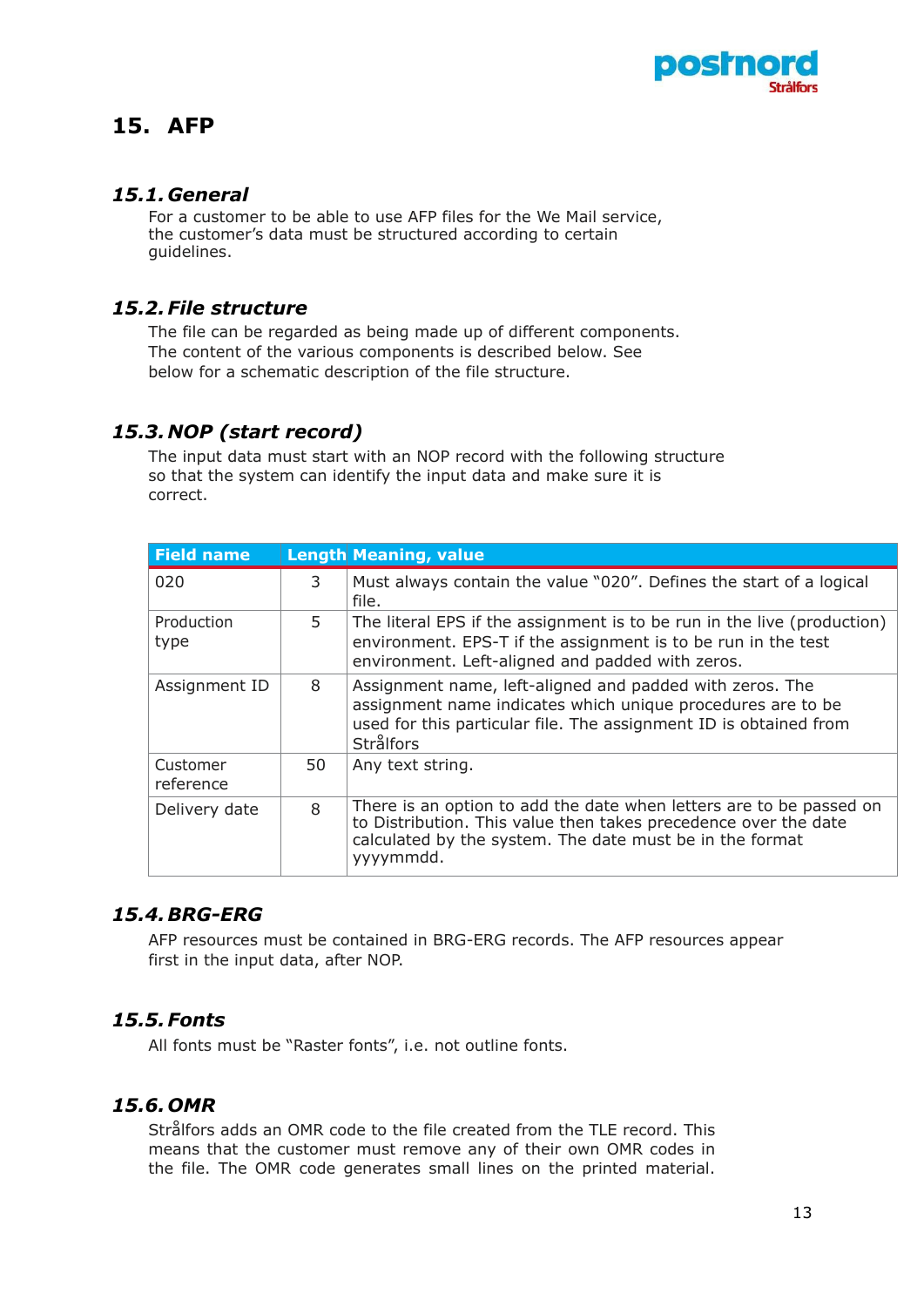

These lines indicate how each sheet should be handled by the envelope insertion machine. The customer must also ensure that nothing is printed for 10 mm on the far left and in the main margin to leave room for the OMR code.

#### <span id="page-13-0"></span>*15.7.BNG-TLE*

One BNG record and one TLE record are required so that the system can distinguish between letters, for OMR marking (adding an enveloping mark) and for sorting (by postcode). In other words, documents must be defined with a "Page Group". TLE record containing postcode and ID immediately after all BNG

### <span id="page-13-1"></span>**16. BPG-EPG, IMM**

The actual print page must be between the BPG and EPG records. In files to be printed in duplex (double-sided print pages) all "front page" BPGs (Begin page) must be preceded by an IMM (Invoke Medium Map).

| <b>Field name</b>    | Leng<br>th | Meaning, value                                                                                               |
|----------------------|------------|--------------------------------------------------------------------------------------------------------------|
| Index                | 11         | <b>POSTENEBREV</b>                                                                                           |
| Country code         | 2          | Alphanumerical, for example SE. If there is no<br>country code, these records must be padded with<br>spaces. |
| Postcode<br>(postal) | 5.         | Numerical. (Foreign postcodes with<br>alphanumerical characters must be padded with<br>zeros)                |
| <b>LETTER ID</b>     | 15         | Alphanumerical, left-aligned and padded with spaces.                                                         |

The LETTER ID must be unique within the various TLEs.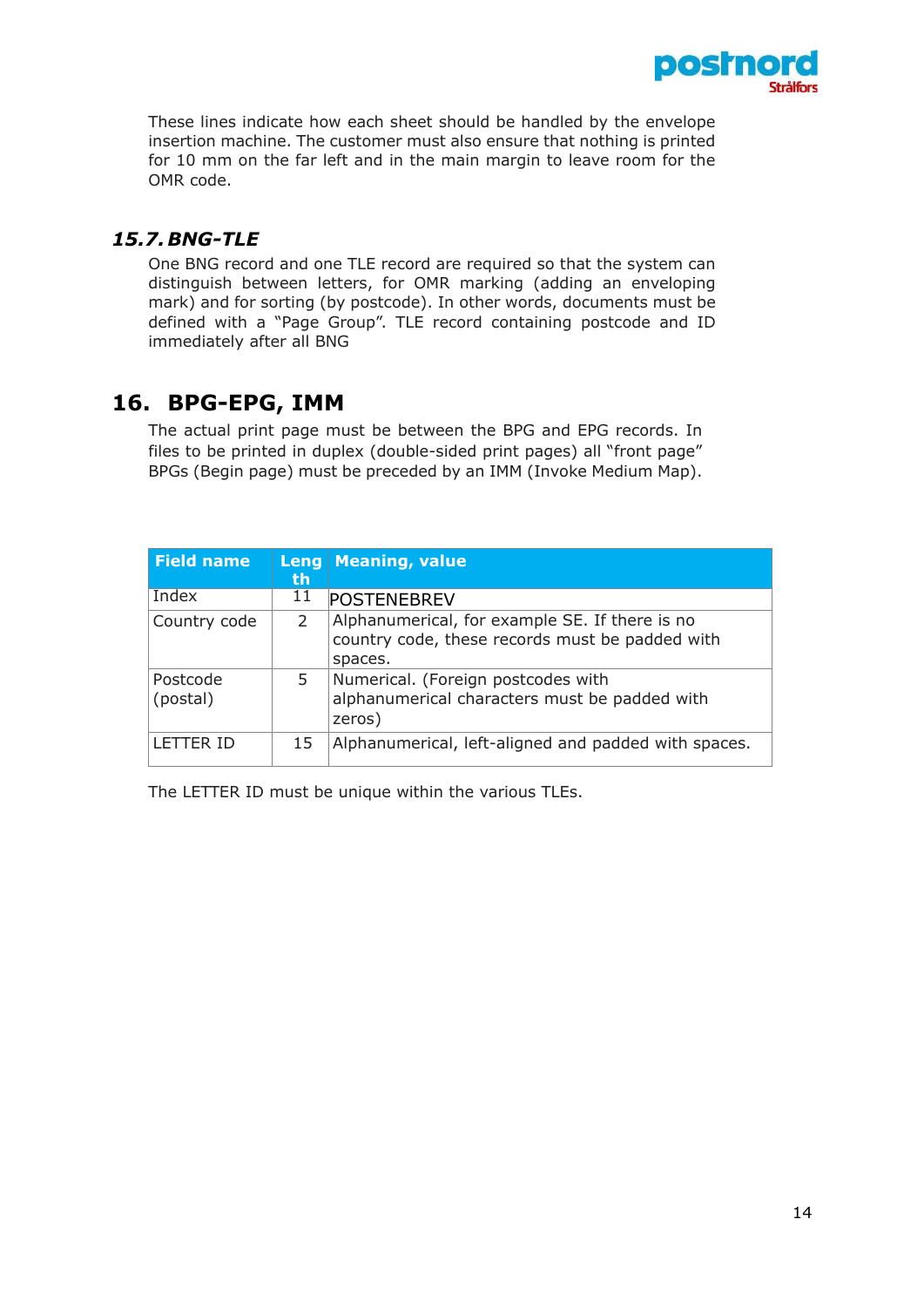

# <span id="page-14-0"></span>**17. PDF**

#### <span id="page-14-1"></span>*17.1.Technical specifications*

In order for Strålfors to accept PDF files as an input format for the We Mail service, certain technical requirements must be met.

### <span id="page-14-2"></span>*17.2.Metadata*

**Certain metadata (data about data) must be included in each PDF and on an exact** x/y coordinate calculated from the upper left corner of the A4 sheet. When the file is processed, the metadata is removed from the PDF file and will not be included in the printed letter.

#### <span id="page-14-3"></span>*17.3.File sorting information*

Information must be written using the Arial font, size 8 points.

- Post code, format: NNNNN, x-pos: 2 mm y-pos: 2 mm (a space can also be included in the postcode, Strålfors will remove it). Foreign postcodes with alphanumerical characters must be padded with zeros.
- Country code, format: XX (ISO standard 3166), x-pos: 22 mm y-pos: 2 mm.
- First page trigger, format: "Page 1" (a one, to denote the first page in a letter), x-pos: 42 mm y-pos: 2 mm. The trigger must be included in any following pages.

#### <span id="page-14-4"></span>*17.4.Fonts*

Fonts used in a PDF must be in TrueType format. All fonts that occur in the PDF files must be included in the test file for checking. Strålfors has a standard set of fonts. If other fonts are used, a customer-specific implementation of the PDF is required, in which the customer provides the font. Make sure you send the ENTIRE font.

When creating a PDF document, please bear in mind the following regarding fonts:

- Use embedded fonts in the document. If the PDF contains many different fonts, processing of the file may be resource-intensive at Strålfors, resulting in a longer processing time.
- *(iv) Tip:*

*If you look at the properties of the PDF files (File/Properties) the fonts in the document are listed under the Fonts tab.*

*If the fonts do not have precisely the same name as in Windows e.g. "TTE48620t00", the document will not have the intended appearance, even if it basically Arial. For the best results, use the original names of the fonts used.*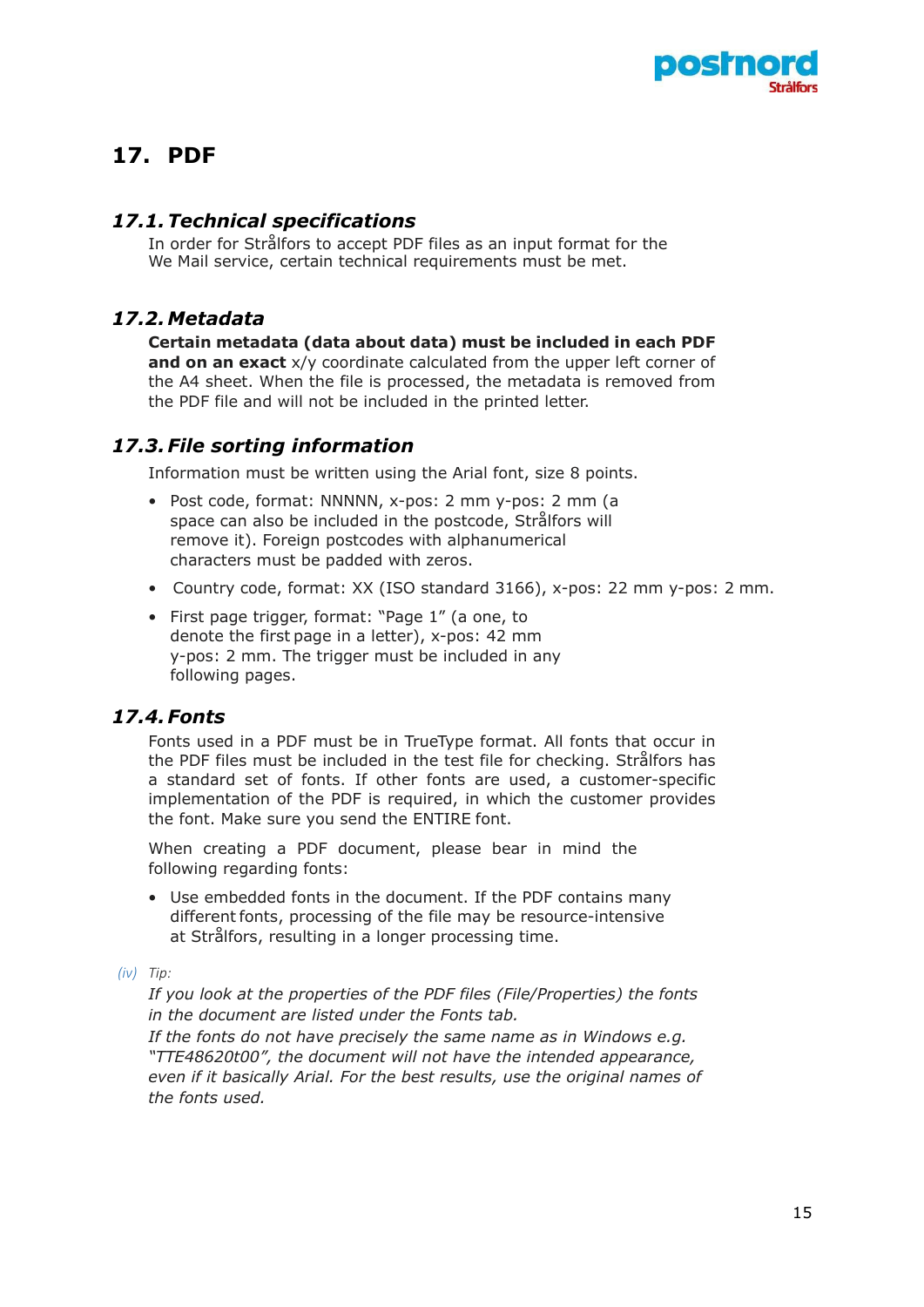

### <span id="page-15-0"></span>*17.5.Metadata in a separate file*

An alternative to printing the metadata in the PDF is to send the metadata in a separate data file. The format of the separate file can be XML or another structured data format. The technology is also based on the PDFs to be printed being divided up so that each letter represents a PDF. The PDFs are then zipped together with the metadata file before being sent over to PostNord Strålfors.

The file names of the PDFs must be included in the metadata file so that the system can see which document belongs to which metadata.

Example of a metadata file:

| $<$ file $>$     |                                                                                                                    |
|------------------|--------------------------------------------------------------------------------------------------------------------|
|                  | <filename>Faktura 1117576 to 1840.pdf</filename>                                                                   |
|                  | <kund postnummer="">517 92</kund>                                                                                  |
|                  | <kund landskod=""></kund>                                                                                          |
| $\langle$ file>  |                                                                                                                    |
| $<$ file $>$     |                                                                                                                    |
|                  | <filename>Faktura 1117577 to 1853.pdf</filename><br><kund postnummer=""></kund>                                    |
|                  | <kund landskod="">DK</kund>                                                                                        |
| $\langle$ /file> |                                                                                                                    |
| $<$ file $>$     |                                                                                                                    |
|                  | <filename>Faktura 1117578 to 1886.pdf</filename><br><kund postnummer="">517 91</kund><br><kund landskod=""></kund> |
| $\langle$ file>  |                                                                                                                    |
| $<$ file>        |                                                                                                                    |
|                  | <filename>Faktura 1117579 to 1916.pdf</filename><br><kund postnummer=""></kund><br><kund landskod="">FI</kund>     |
| $\langle$ /file> |                                                                                                                    |
| $<$ file $>$     |                                                                                                                    |
|                  | <filename>Faktura 1117580 to 1919.pdf</filename><br><kund postnummer="">517 91</kund><br><kund landskod=""></kund> |
| $\langle$ file>  |                                                                                                                    |

#### <span id="page-15-1"></span>*17.6.Test file*

There are many variations in PDF files and software for their production on the market. To avoid problems in the production flow, these must be sent to Strålfors as test files before commissioning.

Without an approved test file, Strålfors cannot promise any implementation of the customer's PDF.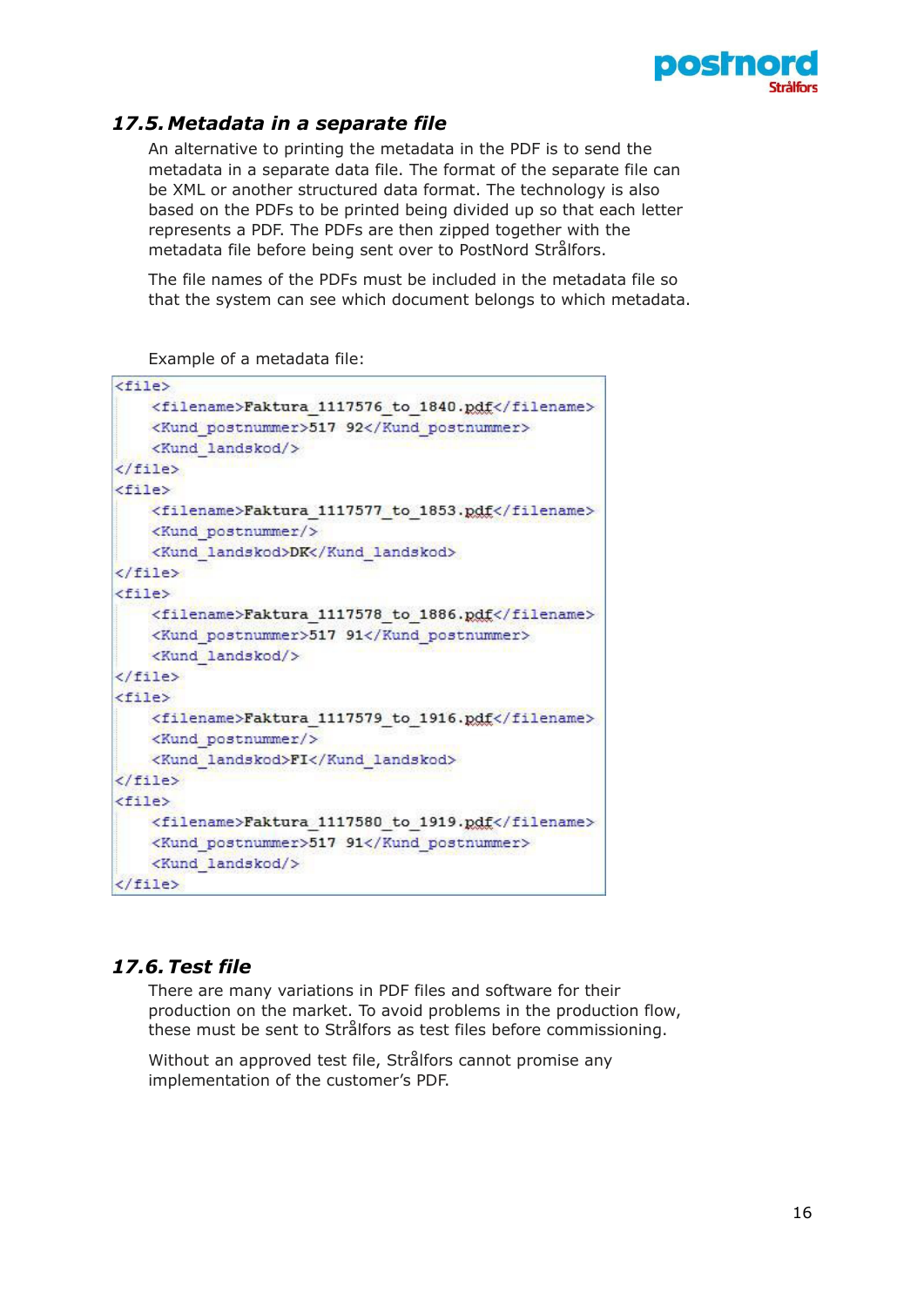

### <span id="page-16-0"></span>*17.7.Layout*

For PDFs as an input format for the We Mail service, the same margins must be complied with as for other input formats for the We Mail service. It is important that areas for OMR (enveloping code) are left empty, that positions for the recipient and sender addresses are complied with, and that A4 portrait size is used in the PDF file layout

### <span id="page-16-1"></span>*17.8. Size and structure of the PDF file*

PDF is the most suitable input format for fairly small volumes. There is no exact maximum number. This must be tested on a case-by-case basis, although a rough guide would be a maximum of 10,000 pages per PDF file. The size of the PDF file in kb should also be minimized as far as possible so as not to affect the ability to process the files. If the files prove to be extremely large, Strålfors may need to have the files submitted earlier than would otherwise have been the case. Inserted images have a significant effect on the size (kb) of the file, therefore it is important to follow the recommendations in the "Images and logos" section. The standard procedure is for one PDF containing all letters to be submitted. The PDFs should ideally be saved in PDF version 1.3 or max. 1.4. Even though later PDF versions are supported, these are not optimized for print production, only for screen display.

PDF documents that use the following functions cannot be processed by the service:

- Encrypted files, or files requiring a certificate
- Password protected files
- PDF Form
- Linearized (Optimized file for quick web viewing)
- Embedded font that no longer has its ordinary font name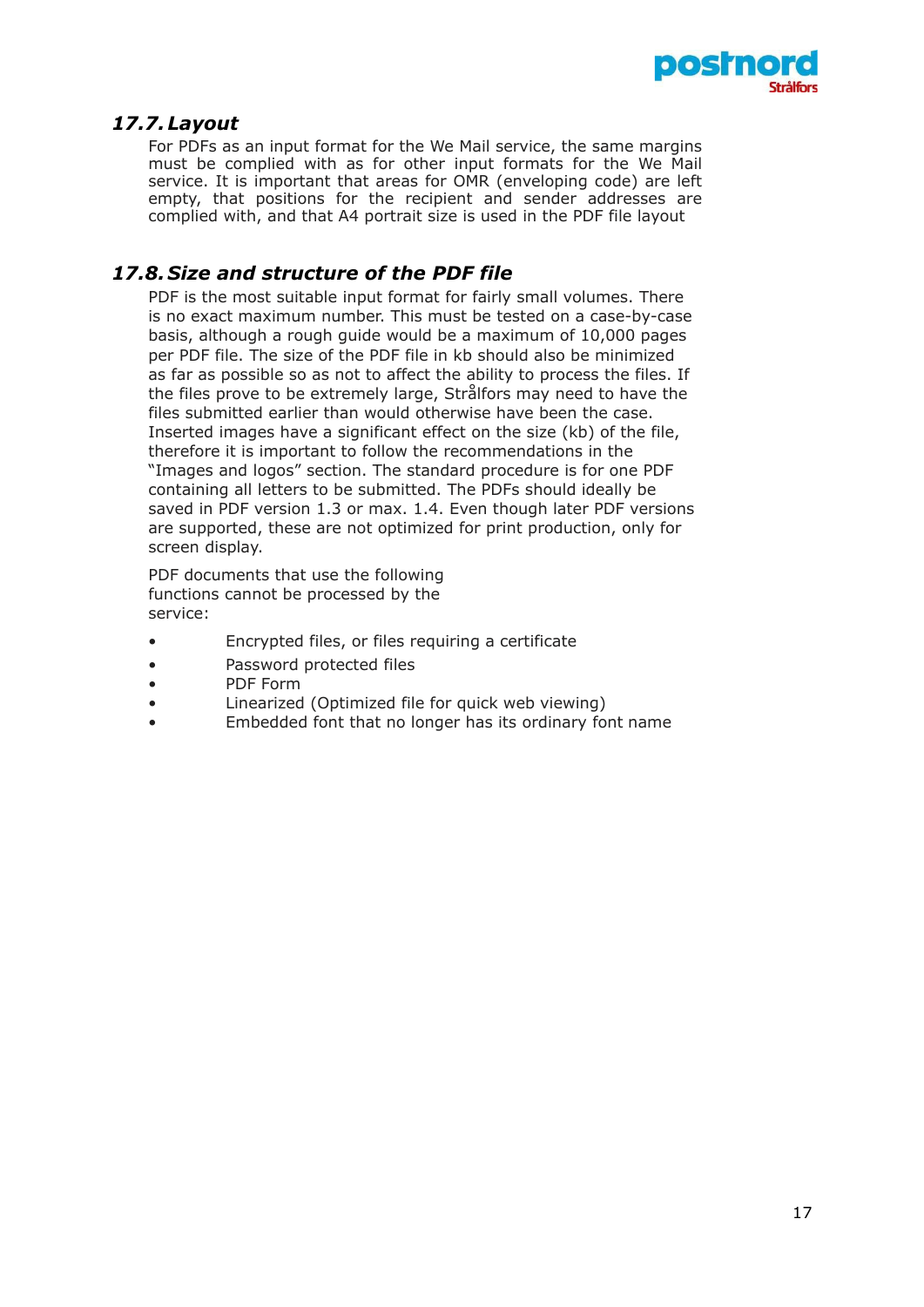

### **18. Images and logos**

<span id="page-17-0"></span>All images and logos that occur in the PDF files must be included in the test file (see Test file) for PostNord Strålfors to guarantee the printout quality.

The image resolution should be 300 dpi and in .bmp, .tif, .gif or .jpg format. To ensure optimum black and white printout quality, 1-bit indexed Black and White images should be used with a maximum resolution of 300 dpi. This means that the image is in black and white, without shading or grayscale.

Place the image in the desired position and make sure that it is saved with the document, not linked in. There is a "reserved" space for the logo to the left of the sender's address. If it is placed there, it will be seen in the envelope window. For the best results, use a black and white logo (not grayscale) for letters to be printed in black and white and a color logo for letters to be printed in color.

- Do not write the text in white on a black background if the letter is to be printed in black and white.
- Images are printed on the sheet in the order in which they have been added to the PDF. This means that if images have been added one after the other and one of them is "on top of" another one, they will be printed out after each other in the order in which they were added.
- Images must not be transparent (applies to both entire images and parts of images).
- Avoid placing images on top of each other.
- Do not add text to the images

PDF documents that use the following functions for color and images cannot be processed by the service:

- CIE-based color spaces
- Special color spaces
- Overprint control (printing several different colors to produce one color)
- Antialias (blurs the edges of images)
- Patterns
- **Transformations**

Text that must be interpreted from right to left, e.g. Arabic and Hebrew, does not work. Create an image of the text and include that instead.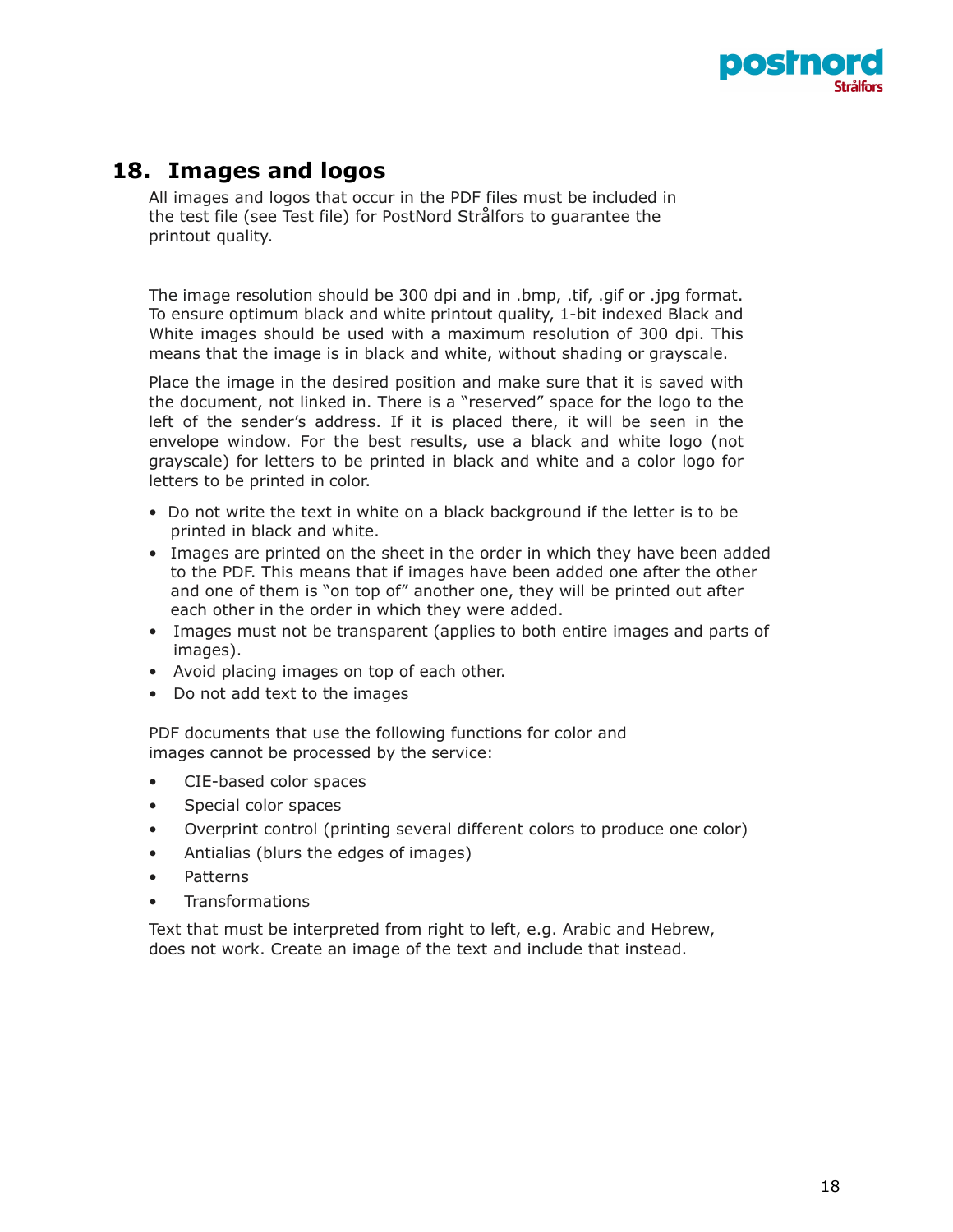

### **19. Bankgiro and Plusgiro**

<span id="page-18-0"></span>If the customer wishes to use Bankgiro (BG) or Plusgiro (PG) in letters, Strålfors' paying- in slip templates must be used. This means that the area for the paying-in slip is left blank and additional metadata is included, which Strålfors places in the designated place. The metadata for paying-in slips must be arranged in three strands, in which the metadata is separated by semicolons (;). Please note the spelling on, for example, PGB slips.

*(v) Metadata 1*

Font: Arial Size 8

x-pos:2 mm y-pos: 284 mm

*Example:* PGB slip;12345-6;12345,00;Mats Mottagare AB

- Giro type, values: PGB slip, PGC slip, BGB slip, BGC slip.
- Giro number (max. 15 characters)
- Total, format: NNN.NN
- Payee (name only) (max. 20 characters)

*(vi) Metadata 2*

Font: Arial Size 8

x-pos: 2 mm y-pos: 288 mm

```
Example:
Astrid Avsändare;c/o 
Ansändarsson;Avsändaregatan 3;123 45 
Avsändarstaden
```
- Sender's name (max. 30 characters)
- Sender's address 1 (max. 25 characters)
- Sender's address 2 (max. 25 characters)
- Sender's postal address (max. 25 characters)

#### *(vii) Metadata 3*

Font: Arial Size 8

x-pos: 2 mm y-pos: 292 mm

#### *Example:*

123456789;Reference text 1;Reference text 2;reference text 3

- OCR number (for PGC and BGC slips) (max. 25 characters, with padding using blanks controlled by zeros, if necessary).
- Reference text 1 (max. 25 characters)
- Reference text 2 (max. 25 characters)
- Reference text 3 (max. 25 characters)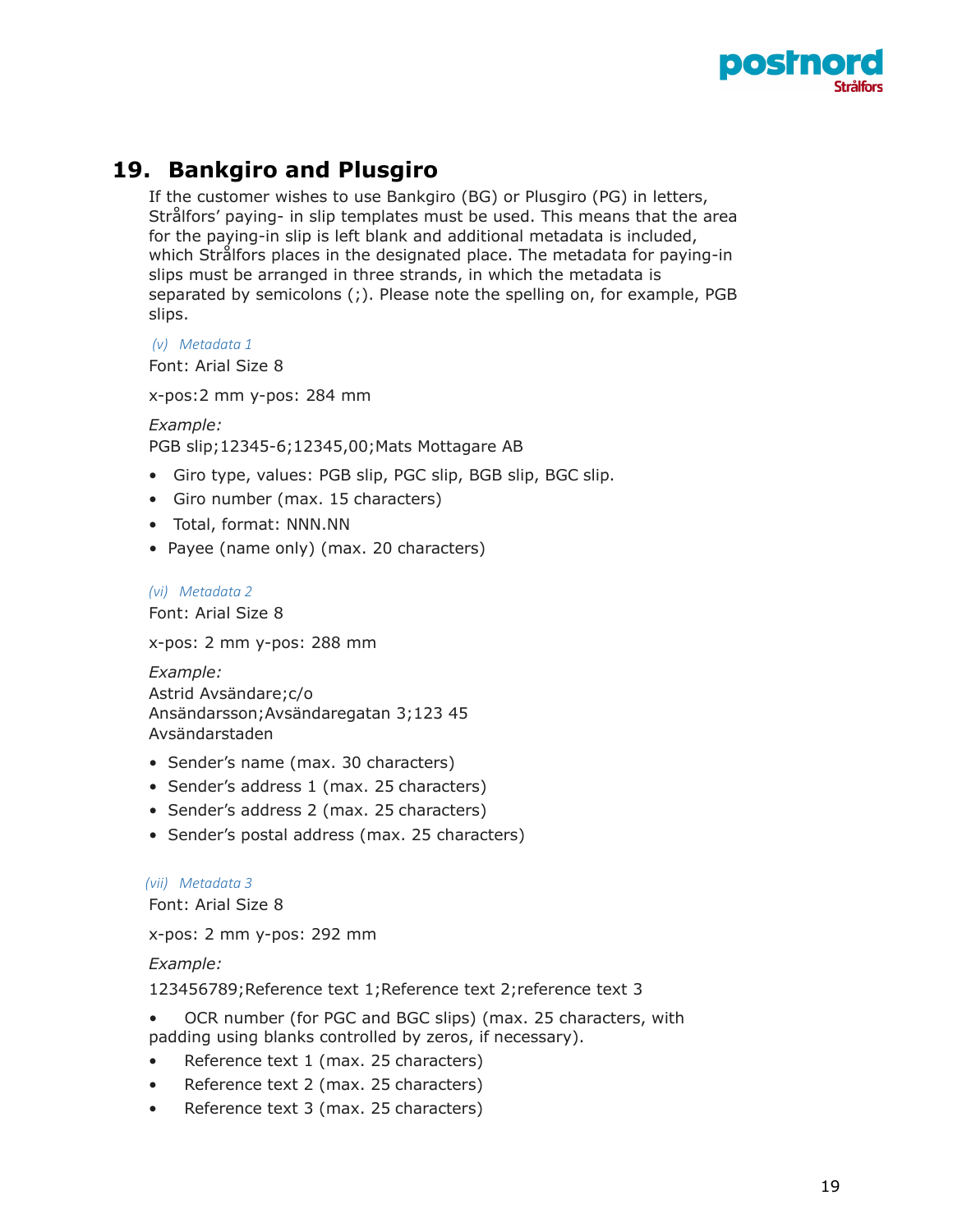

### **20. Paper and envelope**

There is one standard paper and one standard envelope for We Mail. Standard paper: A4, 90 gsm, white, non-punched.

<span id="page-19-0"></span>Standard envelope: C5, white, two windows

### **21. Perforation**

<span id="page-19-1"></span>The option of getting the sheets of paper perforated is available as standard in the We Mail service. This is a static perforation, which means that al sheets in the setup are perforated.

There is a ready instruction for AFP files. For other file formats, the function is set up in consultation with a Strålfors integrator. All perforation is done 99 mm from the bottom edge of the sheet.

### **22. Envelope layout**

#### *22.1. Sender or return address*

<span id="page-19-2"></span>For the We Mail service, the return address must be visible in the envelope. On the back of the envelopes is the sender address, which is:

<span id="page-19-3"></span>Strålfors Svenska AB, 341 84 Ljungby.

A complete Swedish return address, i.e. name and postal address, must appear in the left window of the envelope.

Foreign return address may not occur and is not approved by the postal distributor.

The return address must be specified in the file or PDF template.

The text "Return address" is above the window on the example below.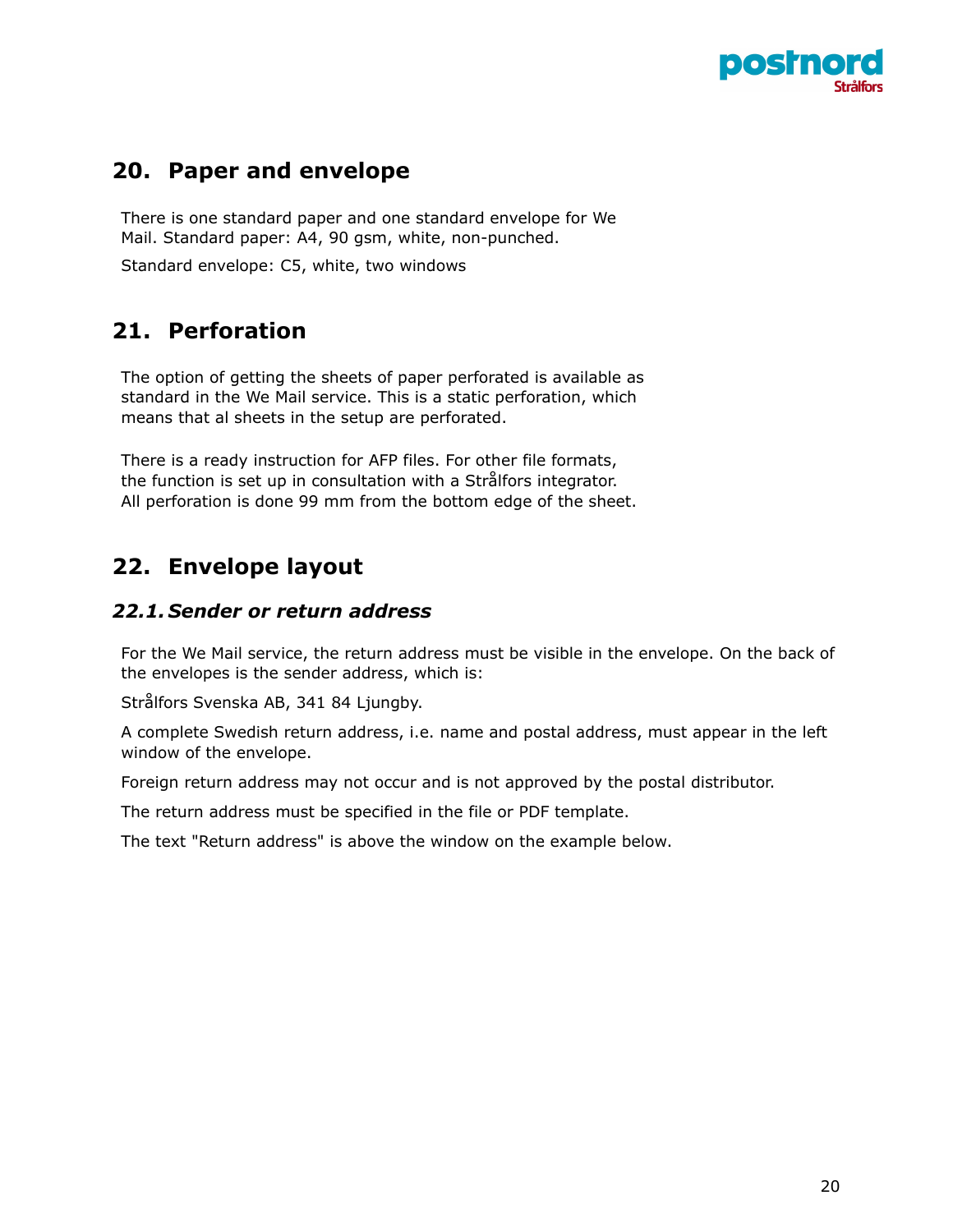

### Example:



# <span id="page-20-0"></span>*22.2. Placement of address*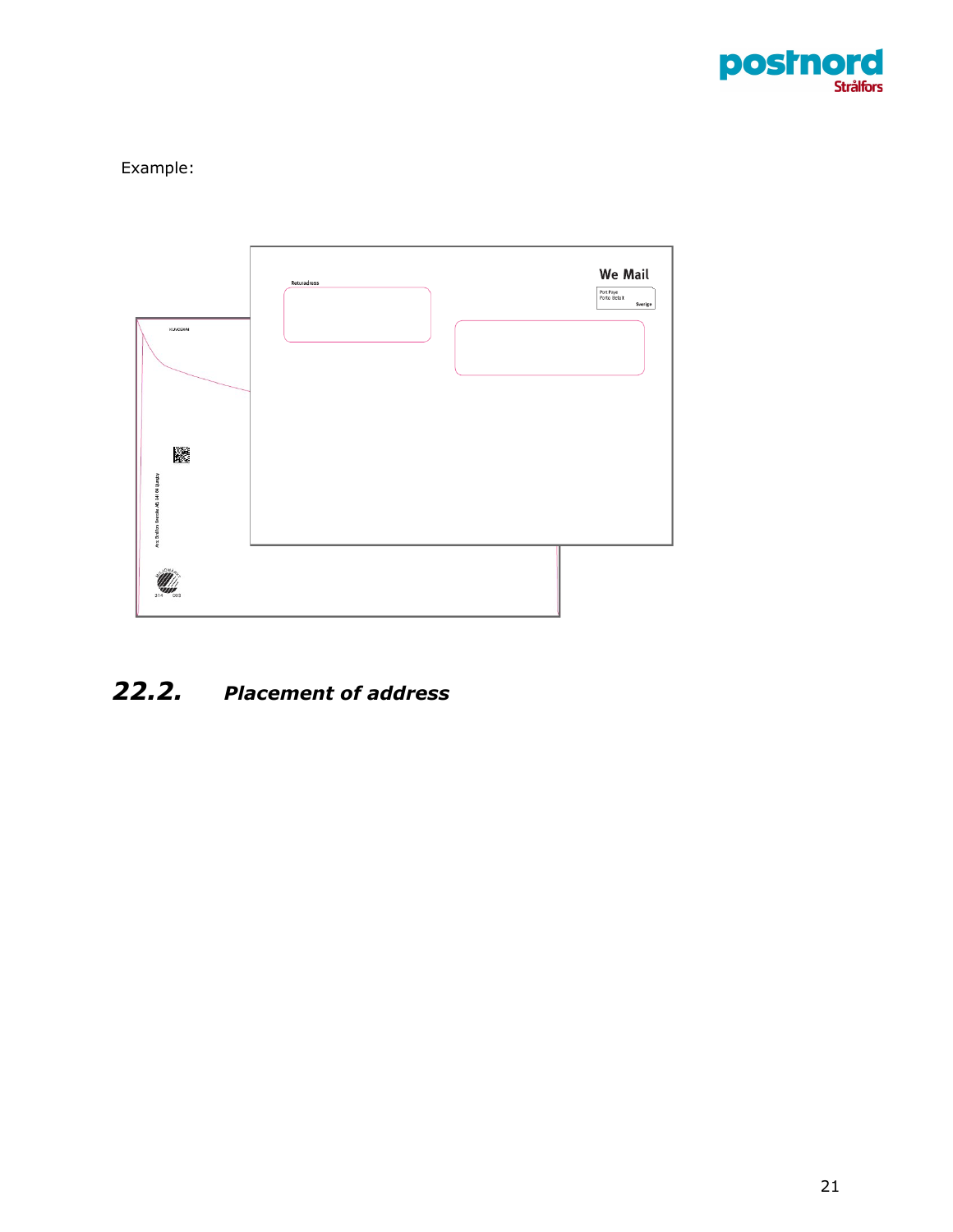



|                                                            | <b>MEASURE</b><br><b>MENT</b> |                  |       |                  | <b>PLACEMENT</b> |                  |                   |                 |
|------------------------------------------------------------|-------------------------------|------------------|-------|------------------|------------------|------------------|-------------------|-----------------|
| <b>Outer window</b><br>sender                              | Height                        | 41mm             | Width | 97mm             | From OC          | 9 <sub>mm</sub>  | From<br>LC        | 0 <sub>mm</sub> |
| <b>Sender box (dots)</b>                                   | Height                        | 29mm             | Width | 79.5mm           | From OC          | 15.5mm           | From<br>LC        | 8.2mm           |
| Inner box sender                                           | Height                        | 18 <sub>mm</sub> | Width | 61 <sub>mm</sub> | From OC          | 20.7mm           | From<br>LC        | 17.8mm          |
| <b>Outer box receiver</b>                                  | Height                        | 40 <sub>mm</sub> | Width | 110mm            | From OC          | 28 <sub>mm</sub> | From<br><b>RC</b> | 7.3mm           |
| <b>Receiver box</b><br>(dots)                              | Height                        | 30 <sub>mm</sub> | Width | 93mm             | From OC          | 33mm             | From<br><b>RC</b> | 15.5mm          |
| <b>Inner box receiver</b><br><b>(SRM code</b><br>included) | Height                        | 18 <sub>mm</sub> | Width | 66.5mm           | From OC          | 39 <sub>mm</sub> | From<br><b>RC</b> | 25mm            |
| <b>SRM code (Set by</b><br><b>Strålfors)</b>               | Height                        | 8mm              | Width | 10mm             | From OC          | 45mm             | From<br><b>RC</b> | 25mm            |

*TC = Top Corner, LC = Left Corner, RC = Right Corner* 

- The outer window corresponds to the surface of the printout that may be visible through the window on the envelope, sensitive information such as account numbers, etc. should not be placed there
- The sender box corresponds to the size of the envelope window
- The inner box corresponds to the size of the envelope
- The SRM code is used by PostNord Strålfors to ensure that the letter is produced correctly
- In addition to this, there must be a margin of 12 mm in the upper edge and left edge that PostNord Strålfors must have for its envelope characters.

If deviations are made from this template, it must be tested to ensure the correct quality.